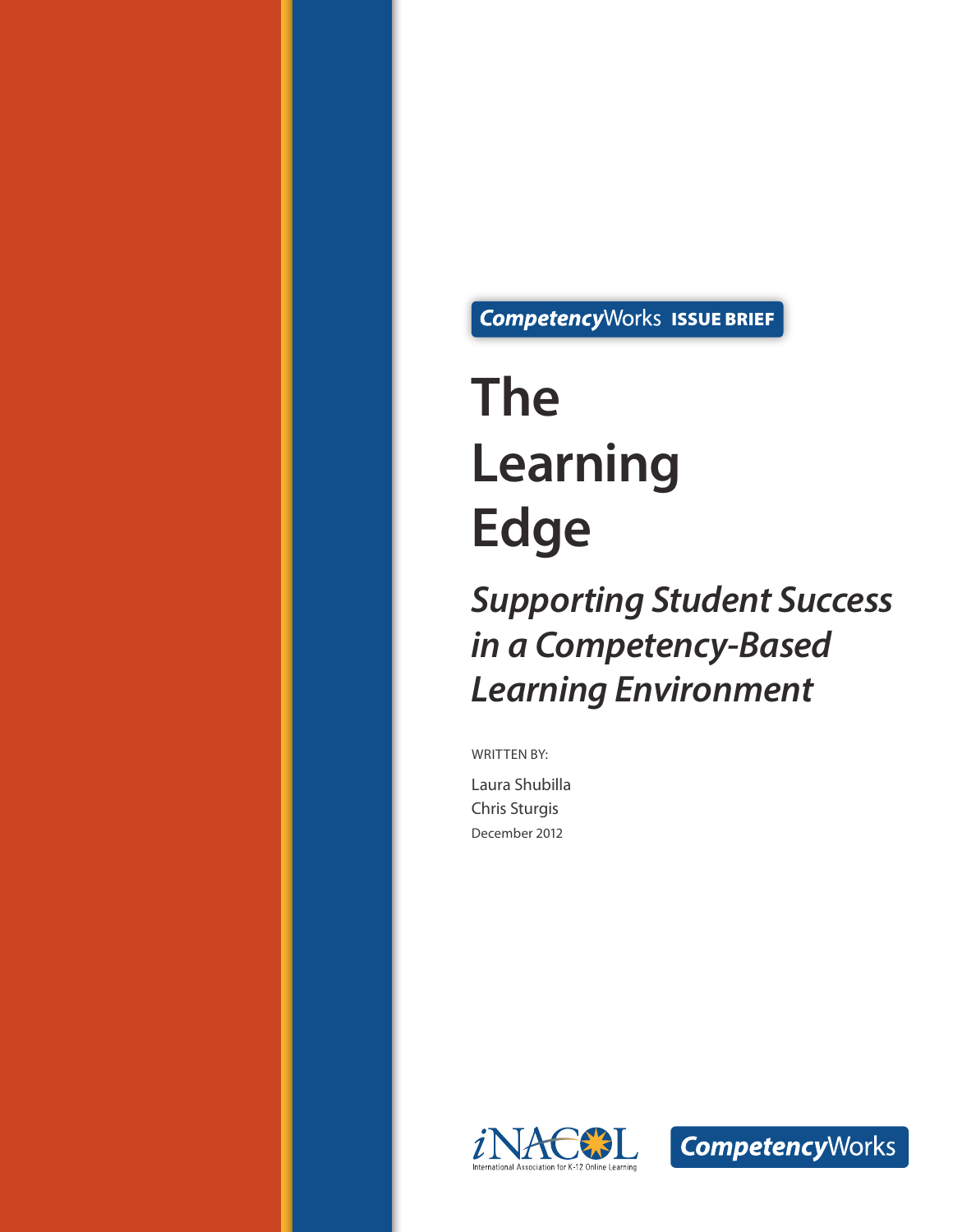#### **CompetencyWorks Advisory Board**

Coalition

Department of Education

Betsy Brand, American Youth Policy Forum

Christina Brown, Center for

Learning & Assessment Specialist

Ed Dennis, Oregon Department of Education

Sandra Dop, Iowa Department of Education

Kate Nielson, National Governors Association

Stacy Holland, Philadelphia Youth Network

Akili Moses Israel, Diploma Plus

Paul Leather, New Hampshire

Tony Lewis, Donnell-Kay Foundation

JoEllen Lynch, Consultant

Foundation

Linda Pittenger, Council of Chief State School Officers

Jim Rickabaugh, CESA 1, Pewaukee, Wisconsin

Don Siviski, Maine Department of Education

Diane Smith, Business Education Compact

Charles Toulmin, Nellie Mae Education Foundation

Rebecca Wolfe, Jobs for the Future

## **Acknowledgments**

We would like to thank all those that have generously shared their knowledge and deep insights about how we can provide the supports and opportunities our students need to succeed. Each of these individuals are dedicated to improving our schools as well as to exchanging knowledge across the country: Carmen Coleman, Richard Elmore, Mary Esselman, Linda France, Valerie Glueck, Kelly Grantham, Virgel Hammonds, Roy Harris, Kathy Harris-Smedberg, Mark Hatch, Alison Hramiec , Linda Laughlin, Steve Kossakoski, Tony Monfiletto, Liliana Polo, Nora Priest, James Rickabaugh, Rob Seward, Don Siviski, Marie Soucy, Angela Underwood, Ephraim Weisstein, and Beatriz Zapater. We were also able to more deeply understand the dynamics of the ways schools are embedding supports through our visits to schools including Adams County School District 50, Colorado; Hall-Dale Middle and High School, Massabesic Middle School, Messalonskee Middle School, Russell Elementary School, Williams Elementary, Maine; Boston Day and Evening Academy, Massachusetts; Nolan Elementary School and Schools for the Future, Michigan. We want to thank all the educators who welcomed us into their classrooms as well as the students who showed us their practices and evidence of learning. Finally, there are a few people whose leadership and insights have been invaluable. With deep appreciation we thank Charles Toulmin, Beth Miller and Susan Patrick for their guidance and feedback.

## **About CompetencyWorks**

CompetencyWorks is a collaborative initiative drawing on the knowledge of its partners and advisory board. The International Association for K–12 Online Learning (iNACOL) is the lead organization with project management facilitated by MetisNet. We are deeply grateful for the leadership and support from the partner organizations American Youth Policy Forum, Jobs for the Future, and the National Governors Association. Their vision and creative partnership have been instrumental in the development of CompetencyWorks.

#### **[www.competencyworks.org](http://www.competencyworks.org)**

CompetencyWorks is made possible with the generous support of our funders:



*Please refer to this paper as Shubilla, L. and Sturgis, C. 2012. The Learning Edge: Supporting Student Success in a Competency-Based Learning Environment, A CompetencyWorks Issue Brief, International Association for K-12 Online Learning.*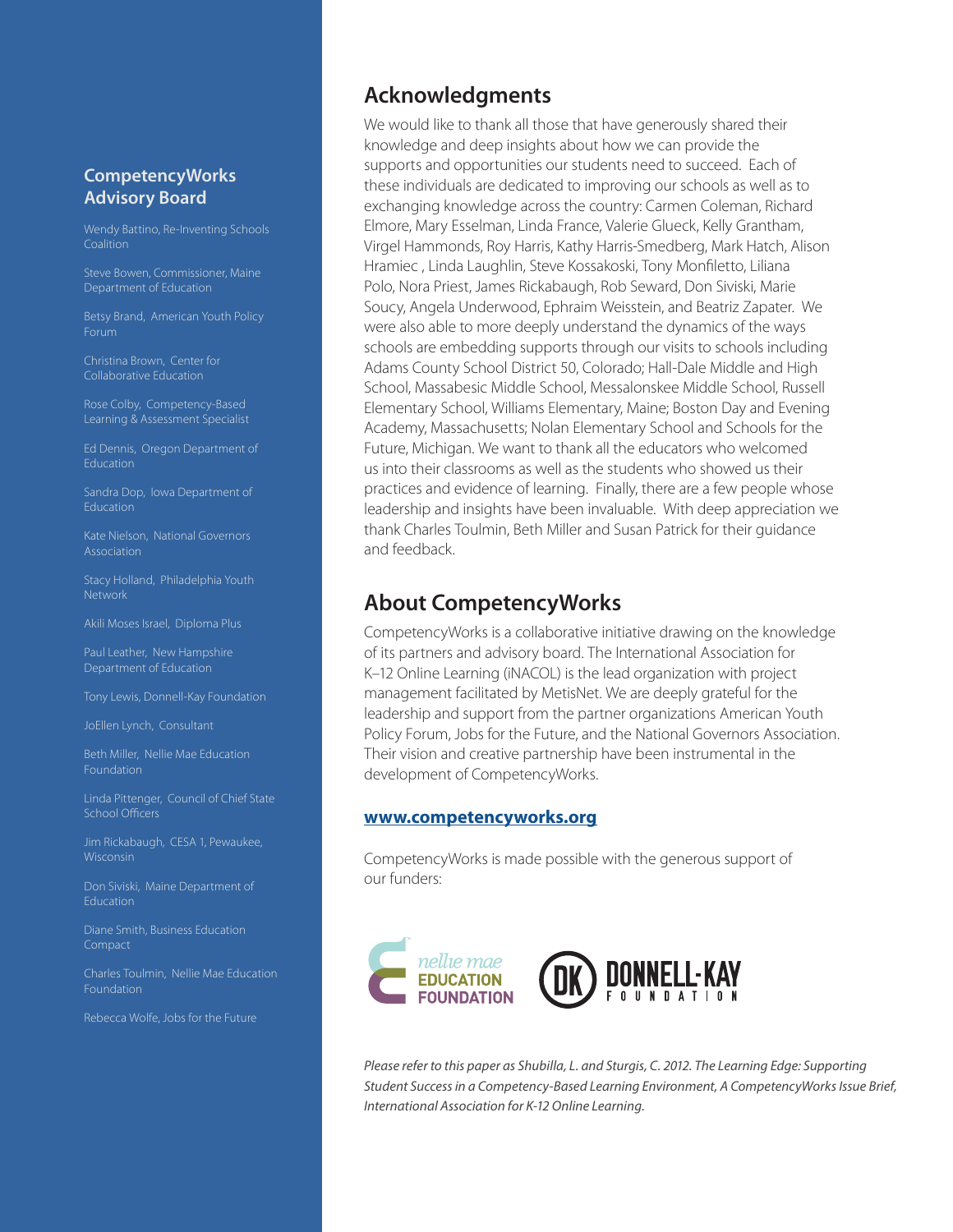# **TABLE OF CONTENTS**

| $\mathbf{L}$ | Support in a Competency-Based Environment         | 5  |
|--------------|---------------------------------------------------|----|
| II.          | Building a Learning-Edge System of Supports       |    |
|              | III. Design Principles for Learning-Edge Supports | 8  |
|              | IV. Educators on the Learning Edge                | 20 |
|              | <b>v.</b> Summary                                 | 22 |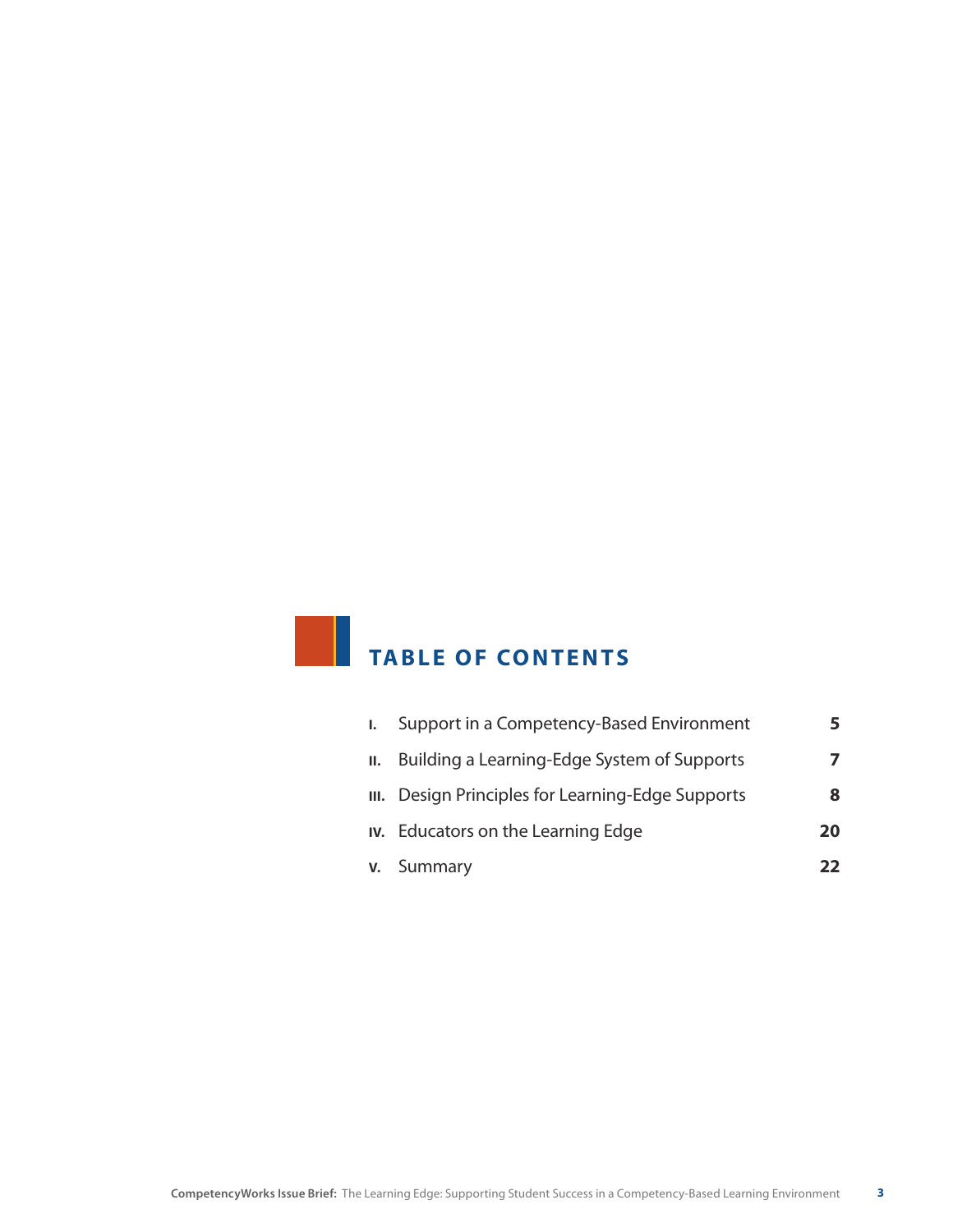## **THE LEARNING EDGE: Supporting Student Success in a Compete ncy -Based Learning Environment**

State by state, our country is revamping our education system to ensure that each and every one of our young people is college and career ready. Over two-thirds of our states have adopted policies that enable credits to be tate by state, our country is revamping our education system to ensure that each and every one of our young people is college and career ready. Over two-thirds of our states have adopted policies that enable credits to be awarded based on proficiency in a subject,<sup>i</sup> rather than the one-size-fits-all seat-time in a based diplomas in which students are expected to demonstrate that they can apply their skills and knowledge.

To ensure high-quality competency education, in 2011 one hundred innovators created a working definition to guide the field. This paper delves into the fourth element of the definition: *Students receive timely, differentiated support based on their individual learning needs*. Through a series of interviews and site visits, an understanding of how support in a competency-based school differs from traditional approaches emerged. Learning in a competency-based environment means pushing students and adults to the edge of their comfort zone and competence—the learning edge. Common themes that were drawn from the wide variety of ways schools support students became the basis for the design principles introduced here.

It is essential to pause and understand the importance of *timely, differentiated support.* Our commitment to prepare all of our young people for college and careers demands that we be intentional in designing schools to effectively meet the needs of students of all races, classes, and cultures. It also demands our vigilance in challenging inequity. There is a risk in competency education—a risk that learning at one's own pace could become the new achievement gap and that learning anywhere/anytime could become the new opportunity gap. Therefore, our goal in writing this paper is to provide ideas and guidance so that innovators in competency education can put into place powerful systems of supports for students in order to eradicate, not replicate, the inequities and variability in quality and outcomes that exist in our current system.

Please consider this paper as an initial exploration into what it means to provide support for the individual learning needs of students. It is designed to generate reflection, analysis, and feedback. Please use the comments section or contribute an article to [CompetencyWorks](http://www.competencyworks.org) to share your feedback, experiences, and ideas for how we can ensure that students are able to get the help they need—when they need it—to achieve proficiency in the skills necessary for college and career readiness.



**You can learn more about competency education at CompetencyWorks.org as well as links and materials for all the resources m[entioned in the paper on](http://www.competencyworks.org) the [Competency-Based Pathways wiki.](https://sites.google.com/site/competencybasedpathways/home/art-and-science-of-designing-competencies)**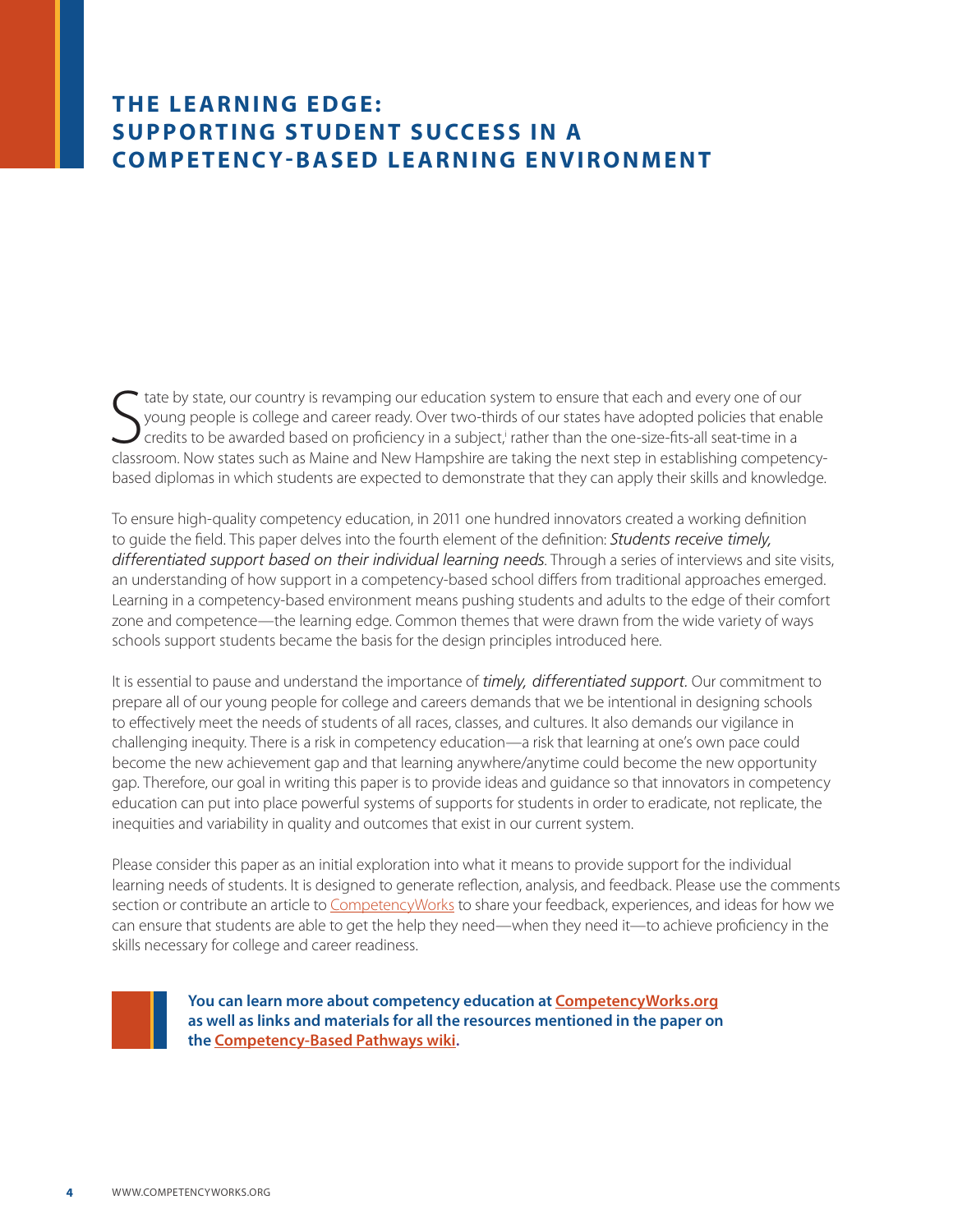# **I.** Support in a Competency-Based Environment

Working to achieve greater competence ensures that students, and teachers, will be at their learning edge most of the time. Adequate, timely, and authentic support can be the difference between students enthusiastically working through a learning challenge or panicking and turning inward because they feel ashamed, misunderstood, angry, powerless, and stuck on the ledge of failure. Support should strengthen access, voice, and agency, not take it away. In a competency-based system, keeping students and teachers on their edge and off the ledge means that everyone will need support.

There are two necessary ingredients for creating learning-edge supports in which students are continually progressing in building and applying skills. The first is a belief on the part of educators and students that learning and achieving at high levels is, in fact, possible. The second involves creating the structures, relationships, and conditions in the environment to enable that learning to happen.

*In a fixed mindset, people believe their basic qualities, like their intelligence or talent, are simply fixed traits. They spend their time documenting their intelligence or talent instead of developing them. They also believe that talent alone creates success—without effort. They're wrong.*

*In a growth mindset, people believe that their most basic abilities can be developed through dedication and hard work—brains and talent are just the starting point. This view creates a love of learning and a resilience that is essential for great accomplishment. Virtually all great people have had these qualities.* 

*– Carol Dweck,* Mindset: The New Psychology of Success

#### A Working Definition of Competency Education

In 2011, innovators from across the country developed a working definition of competency education.

- • Students advance upon mastery.
- • Competencies include explicit, measurable, transferable learning objectives that empower students.
- • Assessment is meaningful and a positive learning experience for students.
- Students receive timely, differentiated support based on their individual learning needs.
- • Learning outcomes emphasize competencies that include application and creation of knowledge along with the development of important skills and dispositions.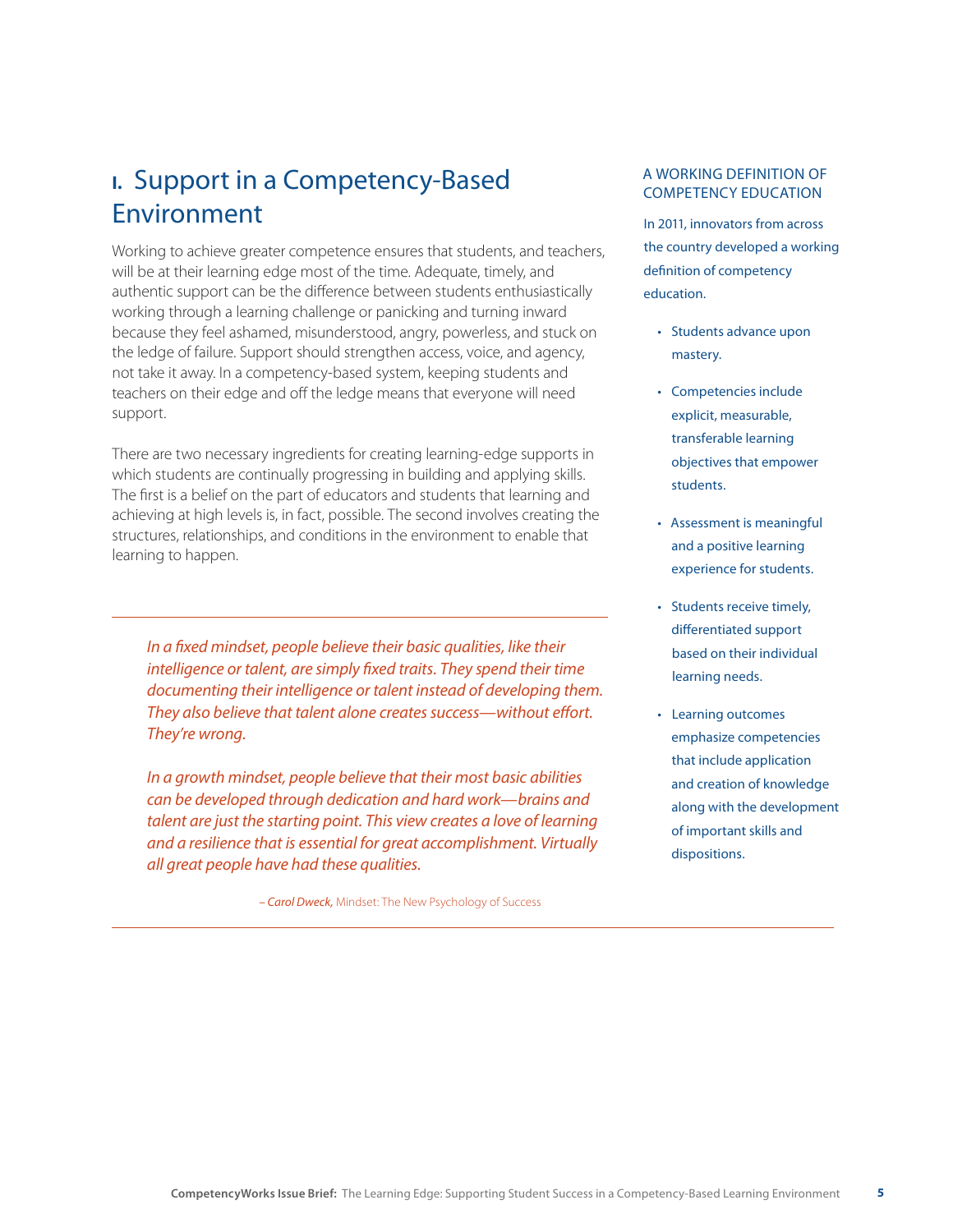# **A. Growth Mindset Creates Opportunities to Learn**

The need to provide support for young people in schools is not a new concept for educators. Providing timely and personalized support for students who are advancing at individual paces and in different learning spaces, however, requires a shift in mindset and culture. As described by Don Siviski, Superintendent of Instruction at the Maine Department of Education, "It starts with a growth mindset that values all of us as works in progress. It's the joy of learning that motivates all of us to do our best. We have to let go of fixed mindsets that make us afraid of taking risks that might lead to failure. We must have a culture that understands failure is temporary, focusing one's efforts, and that support exists to conquer the challenge." Carol Dweck, professor at Stanford University and the theorist behind the growth and fixed mindset, explains that "The *growth* mindset is based on the belief that your basic qualities are things you can cultivate through your efforts. Although people may differ in every which way—in their initial talents and aptitudes, interests, or temperaments—everyone can change and grow through application and experience.<sup>"</sup> Fostering a growth mindset means encouraging persistence and effort as the key components of achievement. Students and adults with growth mindsets tend to see challenging situations as opportunities to learn things that they don't currently know, rather than potential avenues for failure.<sup>iii</sup>

*It starts with a growth mindset that values all of us as works in progress. It's the joy of learning that motivates all of us to do our best. We have to let go of fixed mindsets that make us afraid of taking risks that might lead to failure. We must have a culture that understands failure is temporary, focusing one's efforts, and that support exists to conquer the challenge.* 

– Don Siviski, Superintendent of Instruction at the Maine Department of Education

In traditional schools, support comes in the form of an intervention that is generally associated with failure or disability. As previously mentioned, learning in a competency-based environment means pushing students and adults to the edge of their comfort zone and competence—the learning edge. Linda France, Director of Next Generation Learning at the P20 Innovation Lab at the University of Kentucky, notes that "Asking students to produce products that demonstrate proficiency is well beyond what we are currently asking them to do in our high-stakes testing environment. We need to be asking students not simply to pass a test, but to apply their knowledge in ways that require them to think differently and to go deeper into the content." Linda Laughlin, Assistant Superintendent of RSU 18 (Regional School Unit 18)iv and a member of the Maine Cohort for Customized Learning (MCCL), emphasizes that "We have to create an environment for teachers and students in which they can try, make a mistake, and learn how to do it better." In competency education environments, a culture of learning is important for students and teachers alike.

While the growth mindset is not the only way to increase student motivation, this type of mindset is crucial in a competency-based learning environment where students will be asked to "fail" often while aiming for greater competency. For additional ideas to increase student motivation, please see Motivation, Engagement, and [Student Voice](http://www.studentsatthecenter.org/papers/motivation-engagement-and-student-voice.) at Students at the Center.<sup>v</sup>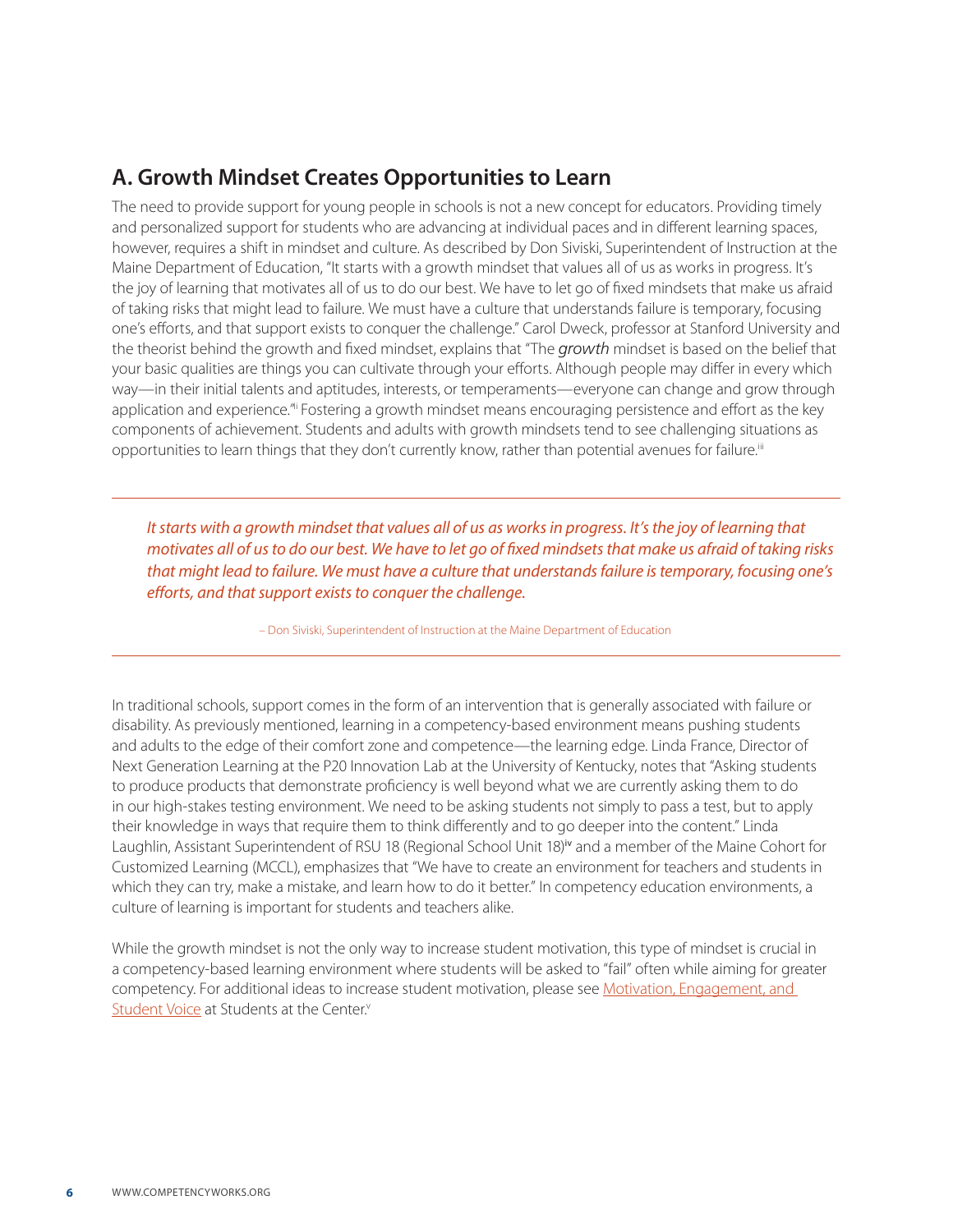# **B. Learning That is Grounded in Relationships and Anchored by Assessment**

Virgel Hammonds, Superintendent of Maine's RSU 2 District, cautions that "We can't get to proficiency-based education without being student-centered. If we don't start with where the students are, kids will be kept back." Hammonds describes it as flipping the focus. "Who did we observe in the traditional classroom: the teacher. Now we observe the students by asking them 'What are you learning? How are you going to demonstrate it? What comes next?'" Repeatedly, innovators point to meaningful and regular dialogue and assessment, grounded in strong relationships, when describing what is most needed to provide a timely and differentiated system of supports.

Competency education changes the nature of the relationship between students and teachers. Student agency in a competency-based environment comes from transparency, demystifying assessments and skill development, and transferring the power inherent in this knowledge from the adults to the students. According to Carmen Coleman, Superintendent of Danville Schools in Kentucky, "Designing a system that makes this information and the consequences of achieving or not achieving benchmarks accessible and transparent to young people puts them in the driver's seat. Once they are in the driver's seat, more often than not, kids will put themselves where they need to be." The transparency that is inherent in competency education empowers and motivates many students. Students increasingly take responsibility for understanding their own learning process, asking for help from peers and teachers when they need it, and pursuing learning that is important to them and their lives. When they don't, teachers engage the students, their peers, parents, and community partners to better understand what is going on for students and what they need to have in place to help them move forward.

As we discuss throughout this paper, no matter where students are along their learning progression, drawing together and providing effective supports requires that educators understand all students, the narratives they hold about themselves, their lives, their learning, and the narratives that others hold about them. For teachers, competency education naturally evolves into collegial relationships and a culture of ongoing professional development that is focused around student progress.

# **II.** Building a Learning-Edge System of Supports

In dialogue with educators and experts across the country, it is clear that a shared understanding of a learningedge system of supports is starting to take shape.

- The culture is rooted in a growth mindset that supports risk taking and help seeking.
- Assessments are transparent, ongoing, and provide meaningful feedback that supports student learning and agency.
- $\cdot$  Interventions are embedded, tiered, and timely.
- Opportunities to learn are maximized within and beyond traditional school times and settings.
- The whole student is considered when designing learning opportunities and supports.
- A continuous improvement system is in place that responds to help keep students within or above pacing expectations.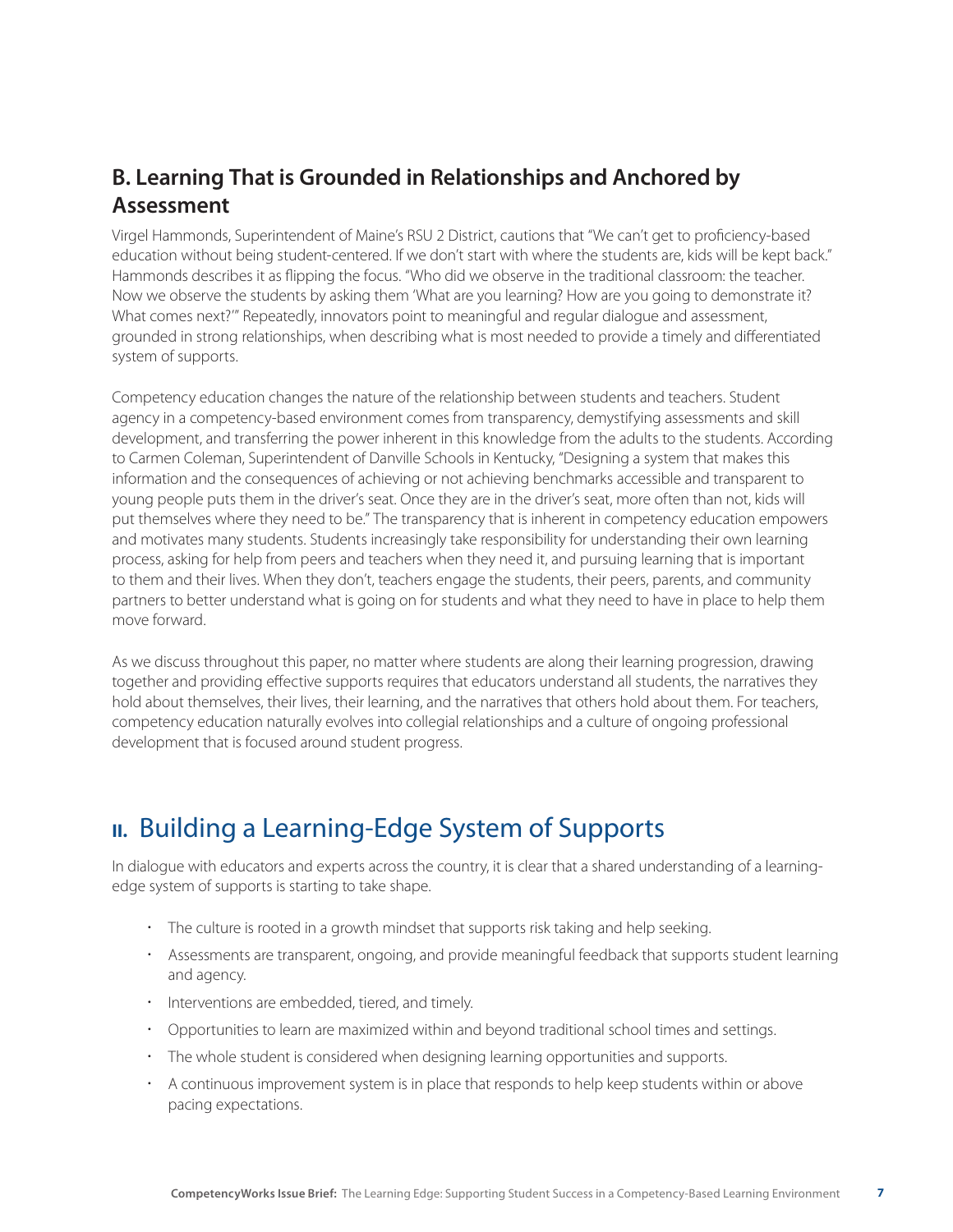*Designing a system that makes this information and the consequences of achieving or not achieving benchmarks accessible and transparent to young people puts them in the driver's seat. Once they are in the driver's seat, more often than not, kids will put themselves where they need to be.* 

– Carmen Coleman, Superintendent of Danville Schools, Kentucky

If a learning-edge culture is in place, a virtuous cycle of learning is created. It is not, however, as simple as saying that all learning is self-paced. There need to be structures, support, and parameters that undergird the notion of self-paced learning, especially for young people who have fallen behind. Beatriz Zapater of Boston Day and Evening Academy is adamant about this. "Pacing matters. Kids need structure, accountability, and expectations. They need an organized way to develop the habits that will allow them to gain momentum and thrive." Innovators describe the process of keeping students on the learning edge as 1) assessing to understand where students are in their learning progression, 2) organizing learning in modules so that students can experience success early on, and 3) getting students the help they need to expedite the learning process. Once students are successful—and know what it takes to be successful—ownership, passion, and timely skill-based interventions can accelerate their learning. A virtuous cycle is created where supports are integrated and rarely seen as add-on programs. Roy Harris, Principal of Detroit's Schools for the Future, pointed out that "We avoid programitis at all costs. If there is something that isn't working right for our students, we are going to figure out a better way and integrate it into the school, not add a program."

# **III.** Design Principles for Learning-Edge Supports

Based on research and interviews with leaders and learners around the country, an emerging set of design principles, guidelines, and questions are offered here to guide conversations in districts and schools for implementing competency education.

#### **PRINCIPLE 1:** *Build a Culture rooted in a growth mindset that supports risk taking and help seeking.*

- Build enthusiasm for challenging tasks with the knowledge that if learning is occurring, support will be necessary.
- Create rituals, routines, and a shared language to build competencies that foster and reward support seeking.
- Engage teachers in challenging and personalized learning and provide support that mirrors the learning and support of students.

#### **Discussion**

Schools using competency education are very intentional about developing school cultures that emphasize mistakes and failures as steps toward successfully gaining new knowledge and skills. Furthermore, schools that succeed, redefine mistakes and failure as *part of learning*, rather than *learning in spite of* mistakes and failure.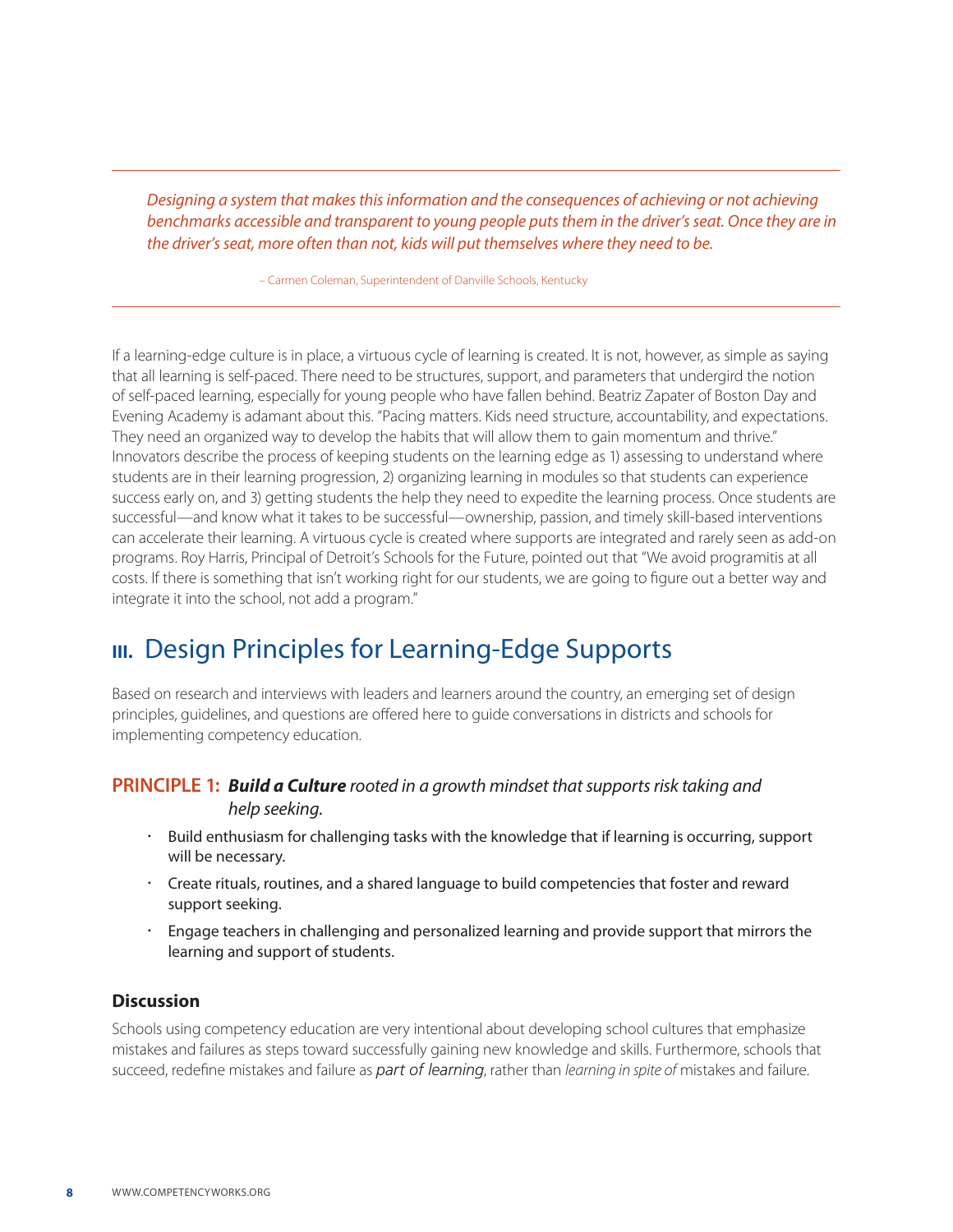Below are examples of how schools operationalize this culture.

*A Culture of Giving and Receiving Support:* Examples of explicit rituals and routines that support students learning from one another abound in competency education. In MCCL schools, signs encourage students to ask friends for help. Every Friday, students at YouthBuild Charter School in Philadelphia attend a town hall meeting. Part of the meeting includes students giving and receiving acknowledgements about things that happened during the week. Often those acknowledgements give examples of support seeking, giving, and receiving. The staff facilitator helps students and staff to reflect on those examples as a way to understand what it means to build a supportive community.

At the Boston Arts Academy, teachers strive to better understand what "risk taking" means to students so that they will have a better idea of when students are in that learning-edge space. They are working to develop a shared language so that teachers and students can communicate this message to one another, whether it is in a quick exchange in the hallway or during a moment of frustration in class.

Perhaps the most important support for students, however, is support for teachers. Richard Elmore, an author and professor at Harvard University, also remarks on the importance of building a learning-edge culture for teachers. "In order for people to learn and take responsibility for their learning, they have to work in an organization that creates a holding environment for that learning—a predictable, safe, and stable environment that acknowledges and supports the risks involved in trying to do something you don't know how to do and getting progressively better at it over time."

**Protocols and Practices That Embody the Culture:** It is important to remember that the mindset undergirding a practice and approach can make the difference between an effective practice and one that undermines student achievement. For example, in a growth mindset culture where students are actively involved in shaping their education, tools such as codes of conduct and standard operating procedures are powerful mechanisms to create a safe and respectful environment that supports learning. However, in fixed mindset cultures or where there are institutional mechanisms producing patterns of inequity, these tools can be dehumanizing and oppressive. Take the time to confirm with students that the practices are having the intended goal of generating a love of learning and a growth mindset culture.

*Students in the Driver's Seat:* Students need to understand how they learn, what facilitates and what impedes their learning, the competencies they are expected to achieve, the benchmarks for proficiency, and the application of these competencies. The more they understand, the more agency they can take in accessing and integrating feedback and support.

Many of the schools in the Maine Cohort for Customized Learning are saturated with routines and tools to make learning empowering and transparent to the students. In every classroom, there are posters with codes of conduct and standard operating procedures to guide learning, and flow charts to remind students what to do when they get stuck. Some other examples from Maine are listed here.

- At the RSU 2 District, the Instructional Guide—a rubric based on Bloom's taxonomy—identifies expectations for demonstrating proficiency and is available online to students and parents.
- Messalonskee Middle School uses the capacity matrix. A teacher described this tool as central to their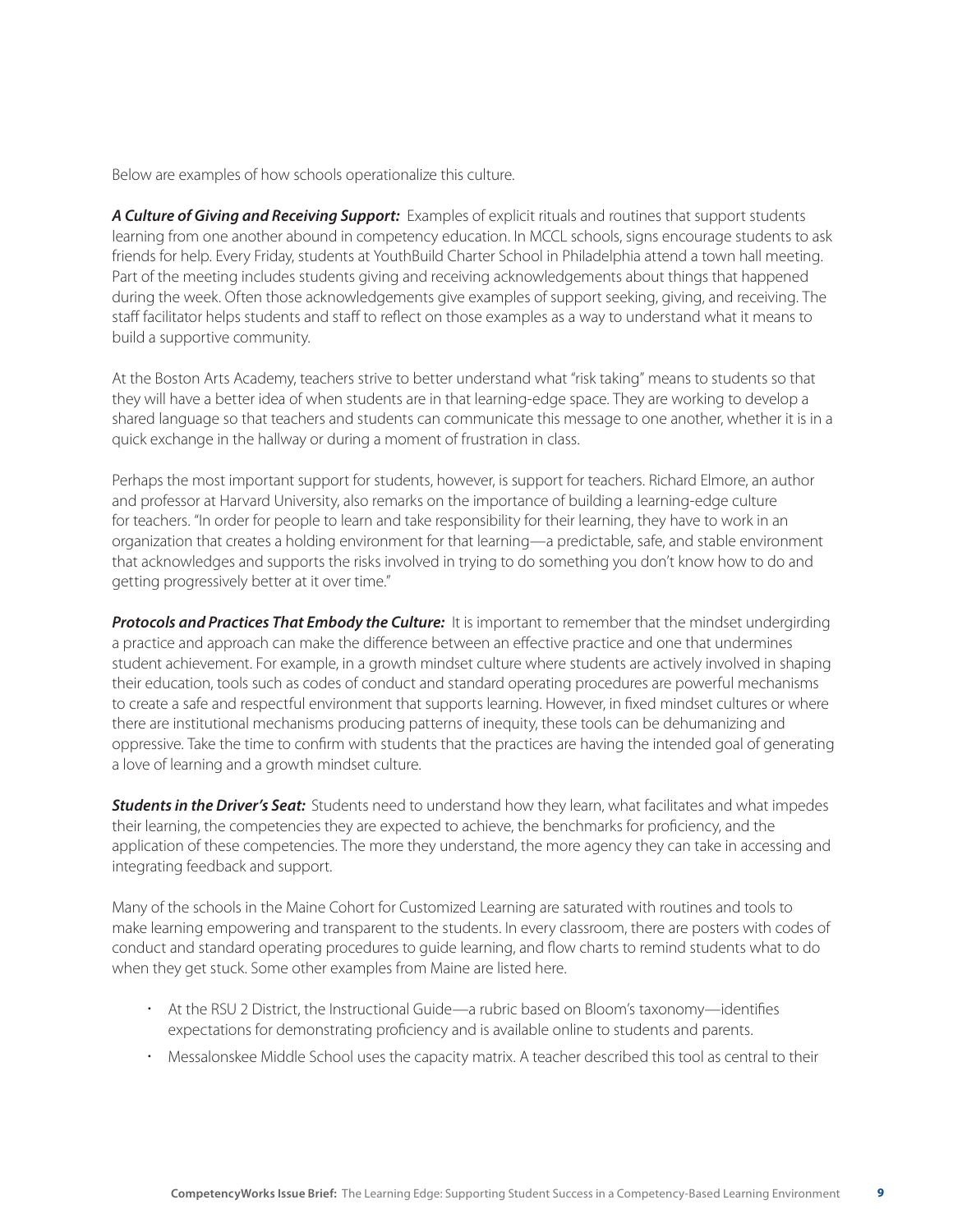proficiency-based system: "The capacity matrix plays an important function. It has kid-friendly learning goals, their choices for showing evidence of their learning and creating a plan."

- In Dan Crocker's math class at Hall-Dale Middle School, as in many other classrooms, a flow chart reminds students that if they need help to first check with a friend or seek resources indicated on the capacity matrix, and then if they still need help to ask the teacher.
- $\cdot$  At Russell Elementary School, 1st and 2<sup>nd</sup> grade classrooms have the Code of Conduct and Standard Operating Procedures clearly posted on the walls. These are the routines and rituals of a culture that assumes that everyone is going to become stuck or confused at some point and that students have the responsibility of seeking the help they need.

Creating a growth mindset culture, using routines and rituals to increase help seeking, and transparently communicating benchmarks does not equate to blaming the students if they don't ask for help. These principles are designed to give students agency, not to minimize the responsibility of the adults to observe, support, and intervene as the students face learning challenges.

#### *Design Questions:*

- 1. How will you build a growth mindset culture when you orientate students and teachers to the practice of competency-based learning?
- 2. What are the regular routines, rituals, and language that you will implement throughout your school to encourage support seeking, giving, and receiving?
- 3. How will teachers and students learn to differentiate between the "edge" and the "ledge"? What indicators might be helpful in recognizing and acting on this distinction?

**PRINCIPLE 2:** *Utilize Assessments that are transparent, ongoing, and provide meaningful feedback to support student learning and agency.*

- The purpose of each assessment is transparent and useful to students and teachers.
- Multiple assessments are utilized to gain a deeper understanding of the students' progress.
- \* Students and teachers regularly reflect on the outcomes and implications of assessments, as they relate to student learning goals and competency progression.

#### **Discussion**

Competency education is inherently student-centered in that students progress until they are proficient, not according to a preset timetable. Continuous and transparent assessment is what enables students to progress. It is a necessary part of the learning process. As the authors of ["Assessing Learning"](http://www.studentsatthecenter.org/papers/assessing-learning) vi point out, "When assessment is student centered, it can promote learning and even motivation. Moreover, assessment is essential to studentcentered approaches to learning, which value differentiation, active engagement and self-management as critical to learning." Learning-edge cultures create a hunger for, rather than a dread of, assessment and feedback. This happens when assessment and feedback is challenging **and** supportive, connecting with the students' understanding of where they are trying to go and why—and what will help them to get there.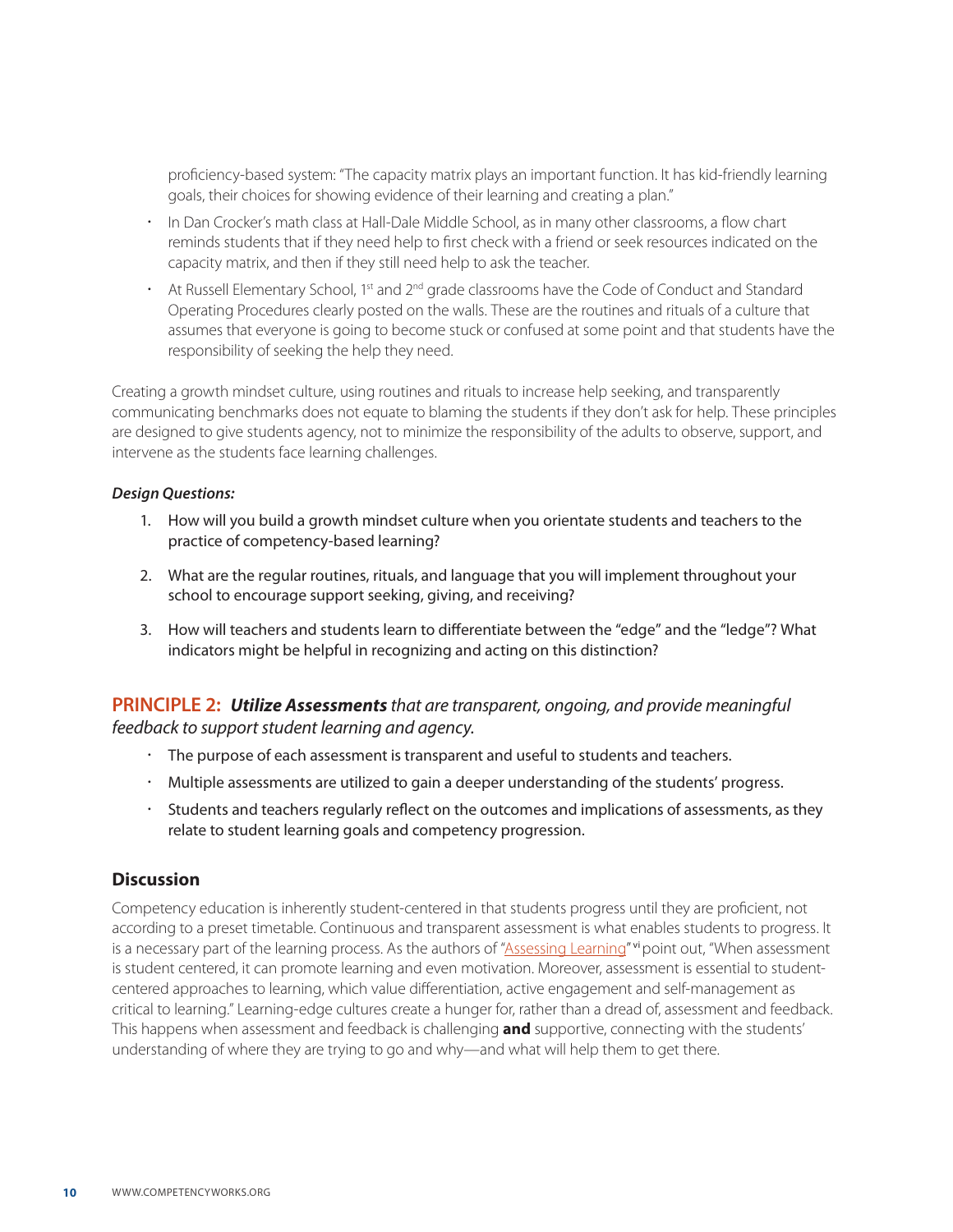**Evidence of Learning:** Formative assessment becomes explicit in competency education environments to the degree that students understand that their homework and projects are showing evidence of learning a specific "learning target" or "measurement target." As Zapater explains, "With each benchmark having its own rubric, competency education lends itself to formative assessment. Students can't move on until they have demonstrated knowledge of the benchmark. It has to be done independently, multiple times, and using appropriate vocabulary. We have created a culture of revising and editing." Student-centered assessments based on evidence or artifacts can catalyze more learning, not simply be a snapshot of student learning.

*Assessment and Reassessment:* Reassessment is integral to competency education; however, it does not mean that students simply take tests over and over again until they pass. Together, students and teachers will work to understand what is confusing to the students, often reviewing or reinforcing early learning targets. With more practice and study, students can then demonstrate their proficiency. Sometimes when students have shown proficiency on a learning topic, they may even ask to have a reassessment later, when they can demonstrate a much deeper or richer understanding. Spaulding High School in Rochester, New Hampshire, has developed a [Re-Learning and Re-Assessment policy](https://sites.google.com/site/newtoshsfaq/) to support students who are struggling, as well as for those who demonstrate proficiency to continue skill building until they are Advanced or Beyond Competent. In competency education, the benchmark for proficiency should be set to ensure that students are college and career ready. Opportunities can then be expanded for students who reach proficiency. Depending on the structures in place, most importantly in blended learning, students can move onto the next unit or course once they have demonstrated proficiency, or they can apply their skills in deeper or expanded ways within the same learning target. Ensuring that the proficiency benchmark is sufficiently high and then enabling support to achieve and then move beyond proficiency is an emerging issue in competency-based schools.

*Assessment Literacy:* In the traditional system, assessment is mainly something that teachers do "to" students. In competency education, assessment is something that teachers and students do together. As the people closest to student learning, teachers have the primary responsibility for knowing how students learn, where they are on the novice-to-mastery competency continuum, and how to design "learning-edge" experiences that are challenging but within the students' reach. As students fall short of benchmarks—which they will do if they are operating at the edge of their competence—teachers must assess, with the students, what more needs to be done to hit the mark and what support the students need to get there. Siviski stressed that "Our teachers need to have assessment literacy. Our licensing process needs to emphasize assessment literacy so that teachers have the skills to understand how a child demonstrates evidence of learning in multiple ways." This assessment process may require levels of intervention, some which can occur between the teachers and the students and some that will need to be organized and supported by the school, the district, or the broader community.

#### *Design Questions:*

- 1. Do the students understand the relationship between the evidence produced and the benchmark they are trying to achieve?
- 2. Are there clear guidelines about reassessment and the role that it plays in developmental learning?
- 3. What are the intentional processes for reflecting on assessments with students?
- 4. What support is there for teachers and students to develop and to access appropriate learningedge tasks that support competency development?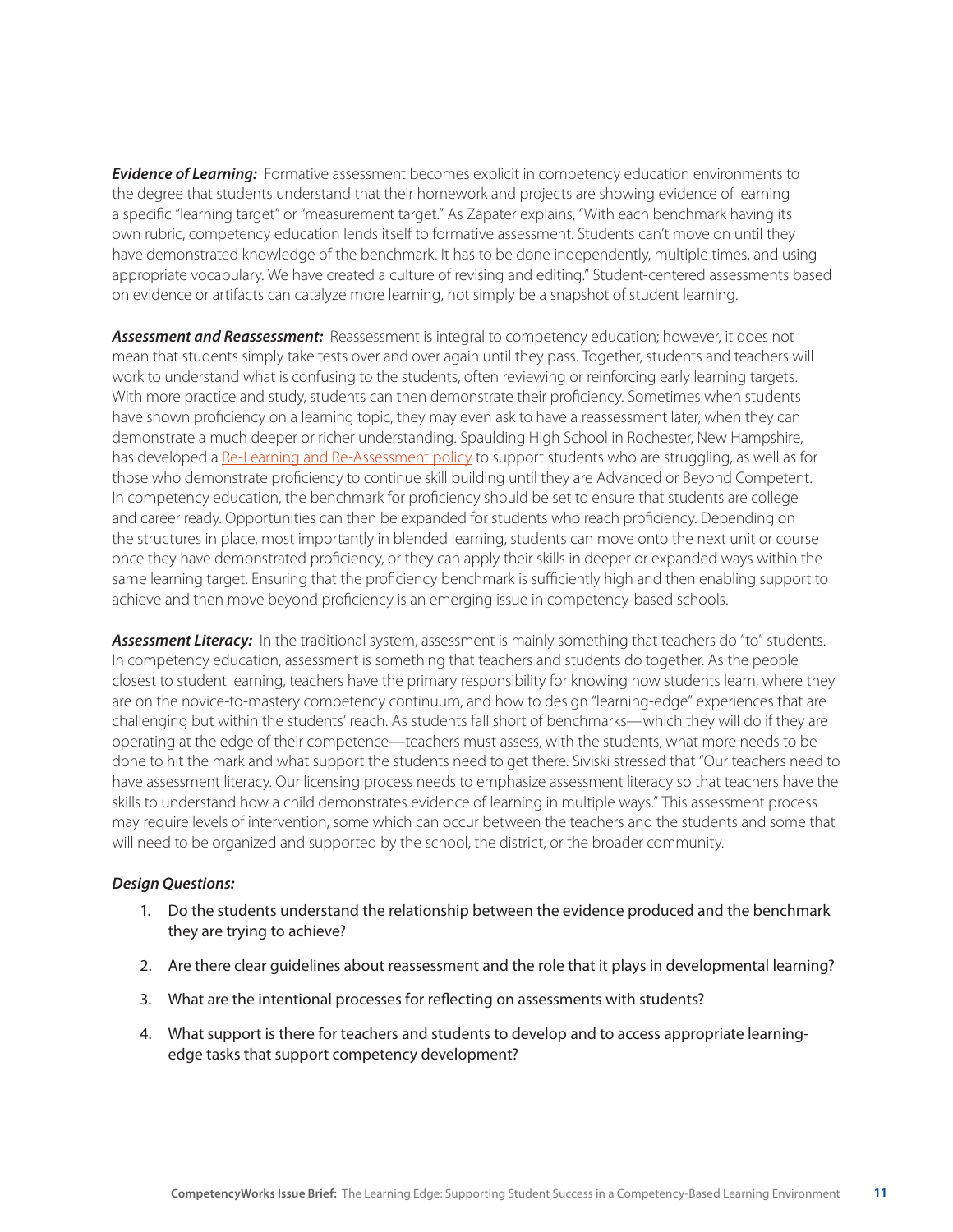**PRINCIPLE 3:** *Develop Embedded, Tiered, and Timely Interventions for just-in-time support that leads to successfully meeting or exceeding the learning targets.* 

- $\cdot$  Interventions are grounded in assessments.
- Shorter learning cycles with fewer, more integrated learning targets are developed to allow for immediate intervention and feedback.
- Adaptive partnerships are created for necessary student services that are beyond the scope of the school and the school system.
- Blended learning and adaptive digital tools expand options and provide choices for ways students can practice, apply skills, and demonstrate evidence of learning.

#### **Discussion**

Personalized, ongoing, and progressive interventions require flexibility in scheduling, rostering, and partnerships. In ["Making Mastery Work: A Close-Up View of Competency Education](http://www.competencyworks.org/resources/making-mastery-work/),"vill a teacher from Casco Bay High School emphasized, "We learned (or perhaps re-learned) the importance of having all decisions about differentiation/ student support be grounded in the learning targets. Only then can we most effectively use time and staff flexibly..." Below are some of the ways schools are embedding interventions so that students get the help they need, when they need it.

**Grouping and Regrouping:** In a fixed mindset culture, grouping may become permanent and include tracking in which students are not given the opportunity to advance. Conversely, competency-based schools always start where students are, not where they should be according to a grade-level curriculum. A common process is the grouping and regrouping of students according to their needs and the needs of the other students. The goal is to deploy teaching staff around student needs so that students are working at their own level. A teacher emphasized this point: "The big shift is in thinking about *our* kids instead of *my* kids. As teachers, we have to become comfortable relinquishing control of some of our students to another teacher so that they can get the help they need." This means that schools need to find ways to respond, especially when there is wide differentiation in skill levels.

The first step is to perform comprehensive assessments when students enter a school for the first time. At Nolan Elementary School in Detroit, they refer to this as leveling. The next step is a process of grouping and regrouping based on the number of students at each level of skills. Educators will change how students are grouped in response to student progress and ideas about how to best deploy staff in meaningful ways. Students may be in groups in different levels for different content or skill areas.

**Embedding Intervention:** Schools use time during the school day to support student learning. Whenever possible, teachers seek ways to assess learning and provide feedback while in the classroom. James Rickabaugh, Executive Director of the Cooperative Educational Service Agency (CESA) #1 in Wisconsin, emphasized that "In our current system, time is something that we fight against. In a competency-based system, time becomes a resource to leverage wherever we can."

In some of the science courses at Spaulding High School, teachers are using technology as a tool. While students work in groups on curricular tasks using Google applications, the teacher is electronically popping in to provide them with comments. If they have done an exercise incorrectly, they are asked to rework it and then explain why the first way was wrong.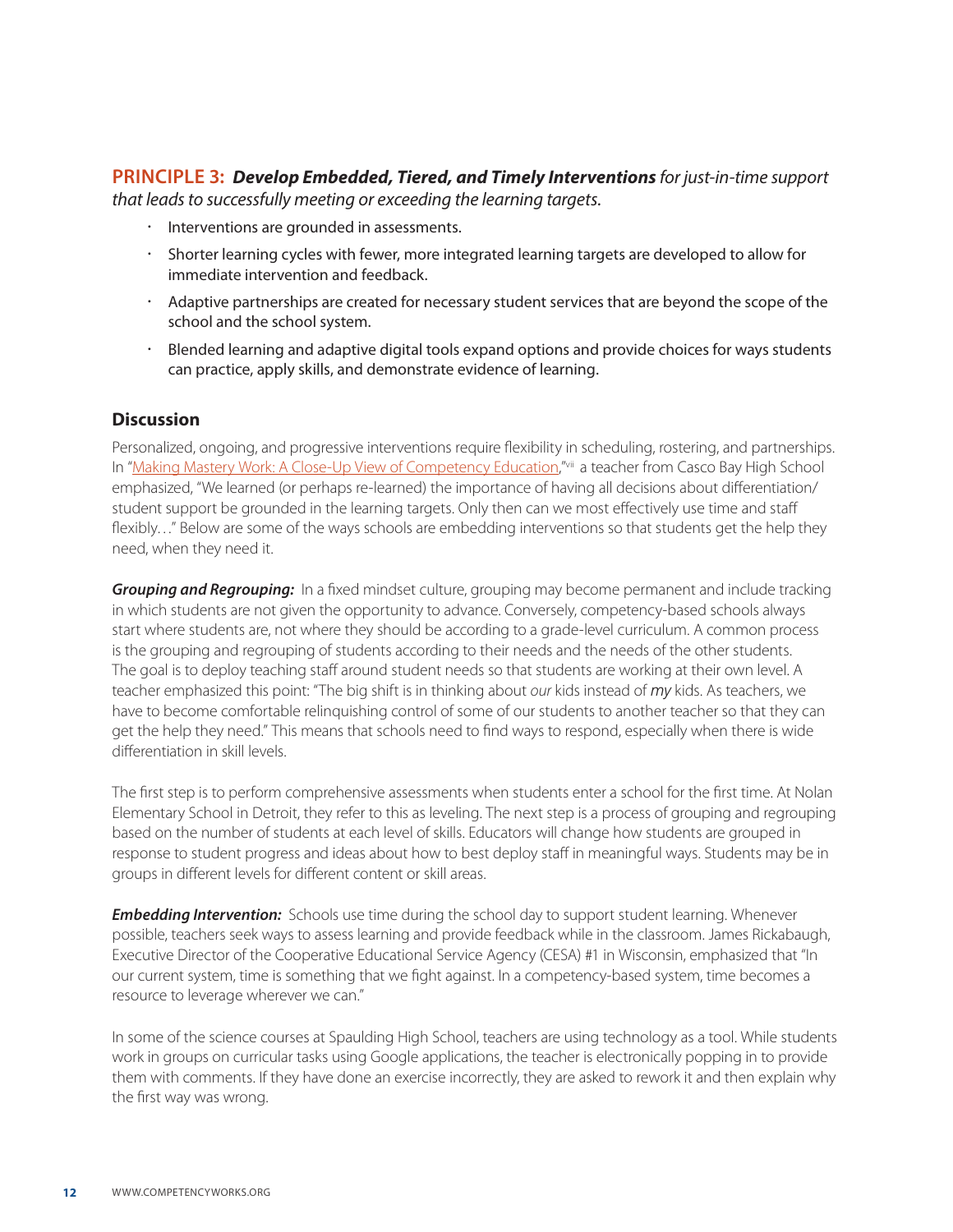Hammonds explained that "We build intervention time into the master schedule. At the high school level, time before and after school isn't feasible for students who have family or work responsibilities. We do regrouping during the school day." At Hall–Dale High School, all teachers have intervention time.

At Messalonskee Middle Schools, students have Learning Goal Time (LGT) every day, with a full two hours on Monday morning. It's important to remember that in a competency-based environment there is always something students can be working on. Mark Hatch, Principal of Messalonskee, emphasized that "There is always something to do, even for the students who are getting ahead. So LGT time isn't just for students who are stuck. It's for everyone."

Extra help can also be embedded in the school calendar. Boston Day and Evening Academy has built-in points and processes to ensure effective transitions at the end of courses. Teachers create flexibility at the end of each trimester to review benchmarks and determine how to help any struggling students. Transfer windows allow students two weeks to complete all work if they want to progress to the next course. Those who don't are not enrolled in the next-level course so that they can continue focusing on mastering the skills.

**Building on Blended Learning:** Blending learning<sup>viii</sup> can be a powerful mode of instruction in competencybased schools. First, it allows students to advance at their own pace. Boston Day and Evening Academy found that it made sense to place several modules in academic courses online so that students could invest more time studying and move forward more quickly. These online modules are created by the teachers so that students can either make up for lost content and skills or accelerate.

Second, blended learning is an important tool for targeted skill building that scaffolds competency progression. Liliana Polo, founding principal of West Brooklyn (NY) Community High School, a transfer high school for over-age and under-credited youth partnered with Good Shepherd Services, explains, "When used to support humans' natural learning cycle, technology can support both cognitive and emotional development. Technological tools provide us with ways to access deeper and more engaging methods of understanding. Utilizing the right tools and matching them to student cognitive needs creates pathways for increased selfconfidence and accelerated learning." Blended learning supports may include adaptive software that provides rapid feedback to students as they learn and create more practice time for skills that are harder for them to attain. It can also provide multiple modes of learning so that students can watch videos on the topic, review the teacher's lectures several times if they don't understand some concepts, and have some choice about how to pursue studying the topic and demonstrating their knowledge.

There are now emerging techniques for using blended and online learning to "fill gaps." Although he emphasized that it is better to have this additional support provided during the semester, Steve Kossakoski, CEO of Virtual Learning Academy Charter School (VLACS) in New Hampshire, explained that "VLACS is becoming skillful at assisting schools with identifying missing competencies and learning objectives, and then providingcurriculum and instructional support to help students master the missing competencies. Teachers work with students on unit recovery, enabling students to demonstrate mastery on unit competencies and catch up quickly with immediate interventions online." In return, VLACS is funded for the appropriate portion of the course cost. This may have large implications as students with significant academic gaps increasingly turn to online courses for support.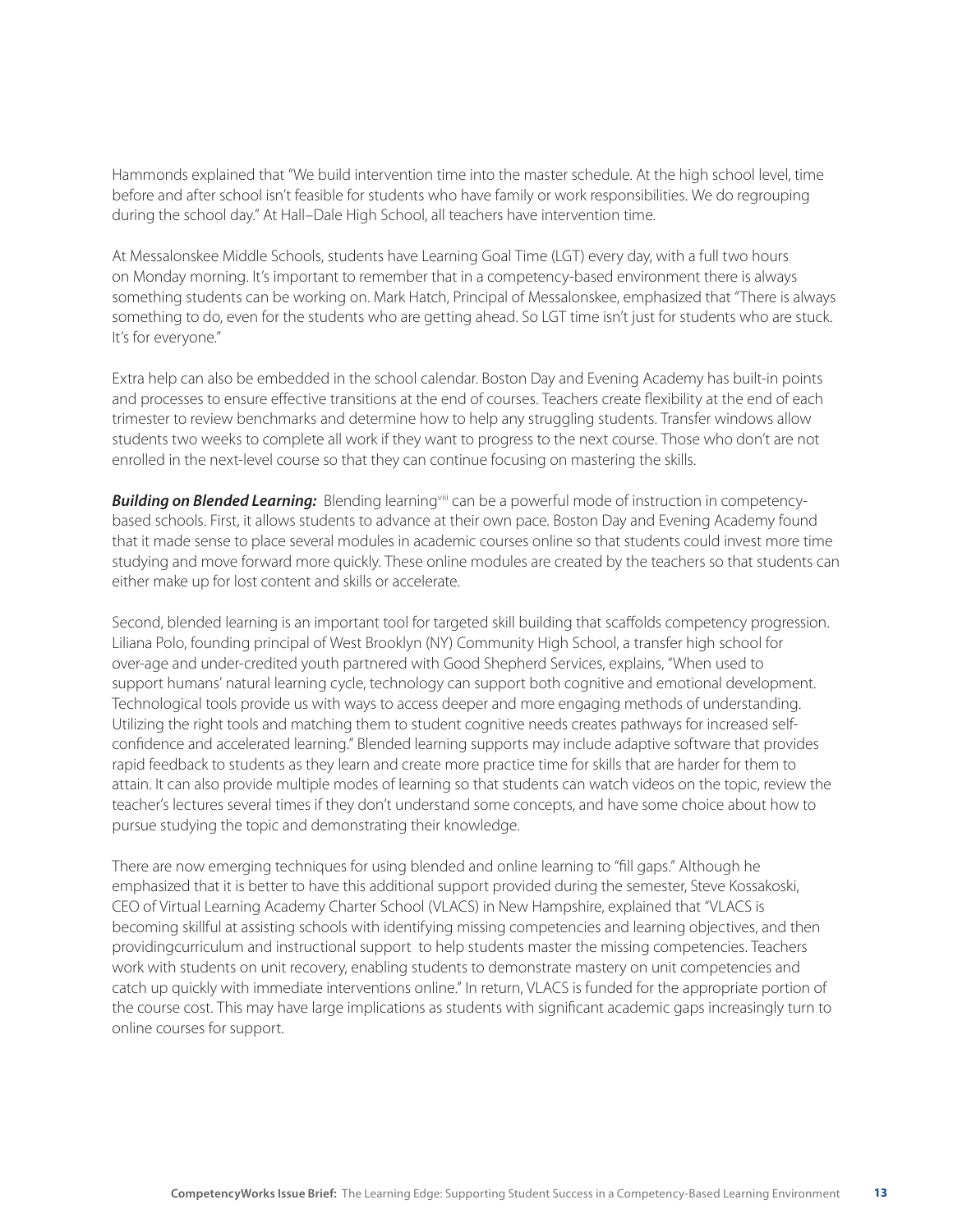#### *Design Questions:*

- 1. What supports will be embedded for all students?
- 2. What supports will be integrated for students who need more intensive and extensive intervention?
- 3. How will the school day and calendar be structured to provide embedded supports?
- 4. How will the partnerships in your school need to change to provide more adaptive and personalized support?
- 5. How will you utilize blended learning opportunities to develop timely and personalized interventions?

**PRINCIPLE 4:** *Develop Extended Opportunities to Learn within and beyond traditional school times and settings, including internships, online learning, project-based learning, summer classes, and more.*

- Opportunities to learn and to receive support extend beyond the school day and school year.
- $\cdot$  The schedule and use of time supports the integration of learning outside of school.
- Students can demonstrate mastery of competency through anywhere/anytime learning experiences.
- Teachers know how to access a network of learning experiences inside and outside of school to support students at various stages of learning.

#### **Discussion**

The expansion of where and when students learn and demonstrate application of skills also includes the places where they can get extra help in understanding academic content. Help doesn't always mean direct tutoring on academic skills. Extra help can also mean strengthening the other big "R's"—relevance and relationships.

Relevance can take many shapes and sizes: pursuing outside interests, attending college courses, or finding a part-time job. But for many it is a growth and exposure process that requires new experiences and building networks of people—relationships—that can introduce new meaning to their schoolwork.

*Anytime/Anywhere:* When New Hampshire developed their ground-breaking policy to transform their timebased crediting into competency-based learning, they simultaneously opened the door to expanded learning opportunities (ELO) as credit-bearing opportunities. [Education Week](http://www.edweek.org/ew/articles/2012/02/08/20proficiency_ep.h31.html) explored how students at Newfound Regional High School in Bristol, New Hampshire, are taking advantage of this policy through internships and online learning.<sup>ix</sup>

Districts are empowered to award credit for ELOs, based on student demonstration of mastery of rigorous, measurable course-level competencies. This means that the district must have previously developed course-level competencies, appropriate assessment methods, and clear expectations for how students will provide evidence of proficiency.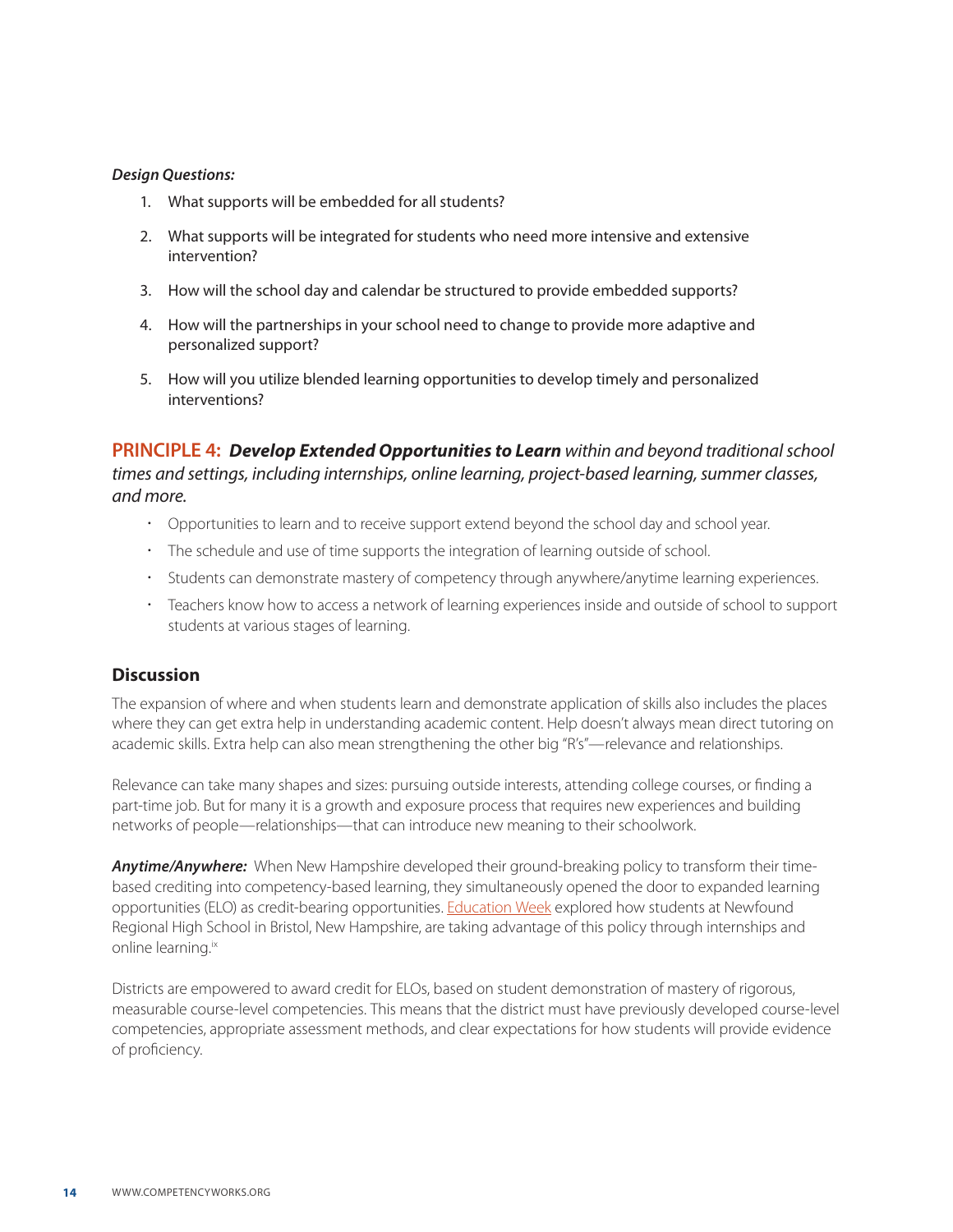**Project-Based Learning:** The Common Core State Standards requires a higher application of skills, which opens the door to more project-based learning. Angela Underwood, Principal at Nolan Elementary School, countered that project-based learning isn't just about demonstrating knowledge. "Project-based learning can ignite the inquiry process. Sometimes we introduce new content through projects, rather than using it just for opportunities to apply new skills." Real-world, project-based learning can be even more powerful.

*Connecting to College and Careers:* When students experience the expectations of the worlds of college and career, they are likely to be more motivated to address their gaps and weaknesses. Danville High School in Danville, Kentucky, uses [Intersession](http://www.dhsintersession.org/category/learning_at_dhs/) to create highly personalized learning opportunities for students. Students identify what they want to learn and why, and school advisors and learning facilitators help them connect those experiences to their college and career goals and to design their week-long Intersession learning experience. Dr. Carmen Coleman, the Superintendent for Danville schools, says that Intersession is changing teaching and learning at Danville High School. Students use Intersession in a variety of ways, including for academic support. Dr. Coleman emphasized that when the consequences of achieving or not achieving their competencies are transparent to students, they opt to do what they need to do to pursue their passion projects. So, while Intersession is about passion, Dr. Coleman said that it is also a reality check about what it means to pursue that passion. "When students make the connections and have the support, they do the right thing."

Many competency models include opportunities for students to take college courses, participate in internships, and find employment as part of a process of applying their skills in real-world settings, as well as learning to navigate new environments. Diploma Plus and Schools for the Future incrementally ramp up college and career experiences as students move from proficiency in the foundational levels of academic skills to higher performance levels. The goal is multi-pronged. First, it provides the opportunity to "try it on" to students who may not have had any work experience during their adolescence or whose parents had no college experience. Second, it helps students make the direct connection between what they are learning in high school to their college and career options. Finally, it helps students build the type of independence necessary for success as they transition beyond high school.

#### *Design Questions:*

- 1. How will you use technology to support extended opportunities for learning?
- 2. Do you have access to a network of extended learning opportunities? If so, how will it be accessible to students and teachers? If not, how will you develop this network?
- 3. What is your process for documenting and acknowledging the competency progression that occurs during extended learning time?
- 4. How do students learn about and select from the menu of learning opportunities?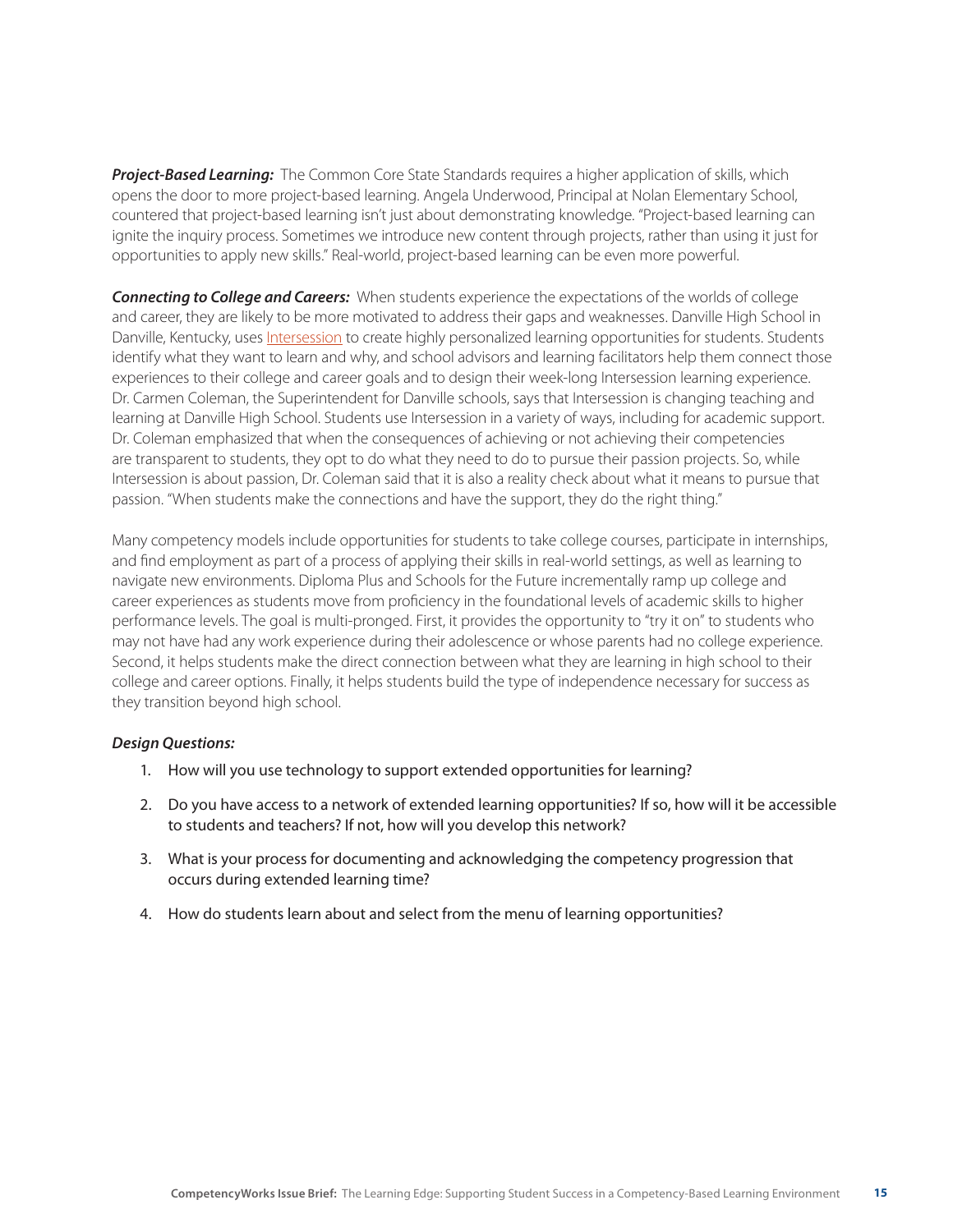#### **PRINCIPLE 5:** *Know the Whole Student and seek to understand their life and their learning.*

- Social-emotional and lifelong competencies are part of the competency system.
- Students and teachers work together to make sense of assessments, learning strengths, and learning needs.
- Every student is "well known" by at least one adult in the school.
- The school engages peers, staff, families, and communities in creating learning-edge support teams for students.

#### **Discussion**

Competency-based schools create structures so that educators have the opportunity to get to know their students—how they learn, what is important to them, and where they are in their learning progression.

*Home Away from Home:* At many effective schools, students will describe the feeling that they are cared for, often suggesting a sense of home or family. This doesn't just happen because people care. These schools are structured to build in time and attention toward knowing their students. Nora Priest, one of the authors of ["Making Mastery Work: A Close-Up View of Competency Education](http://www.competencyworks.org/resources/making-mastery-work/)," emphasized the need to place "support in a structural home such as an advisory system." Grouping students with advisors helps students to be "well known" to at least one adult. While advisors provide critical support to students and teachers, they should not be seen as the only person responsible for the growth and development of the students, but rather the person with the most complete understanding of the students. Advisors can also be helpful in catalyzing the support network that exists or needs to be built around students, both in and outside of school.

*We have learned that the pathway to learning is through care and concern. We ask our kids to make themselves vulnerable at school, and they won't succeed unless they are in a supportive environment. Most of our students have struggled in school and we feel the pressure to make sure that the learning environment is thrilling. Care and concern must be matched with captivating and relevant learning experiences.* 

– Tony Monfiletto, co-founder, ACE Leadership High School, Albuquerque NM

*Accelerating Maturation:* Competency-based schools build upon a holistic understanding of their students, knowing that students have life progressions as well as learning progressions. At ACE Leadership High School, emotional upheaval is assumed to be part of life with teenagers. As Principal Tony Monfiletto explains, "We have learned that the pathway to learning is through care and concern. We ask our kids to make themselves vulnerable at school, and they won't succeed unless they are in a supportive environment. Most of our students have struggled in school and we feel the pressure to make sure that the learning environment is thrilling. Care and concern must be matched with captivating and relevant learning experiences." At ACE, an expansive "advisory" model is a major part of the day—with 90 minutes in the morning and a wrap-up at the end of the day. It includes a daily emotional check-in time and a focus on a healthy life, workout time, and time for college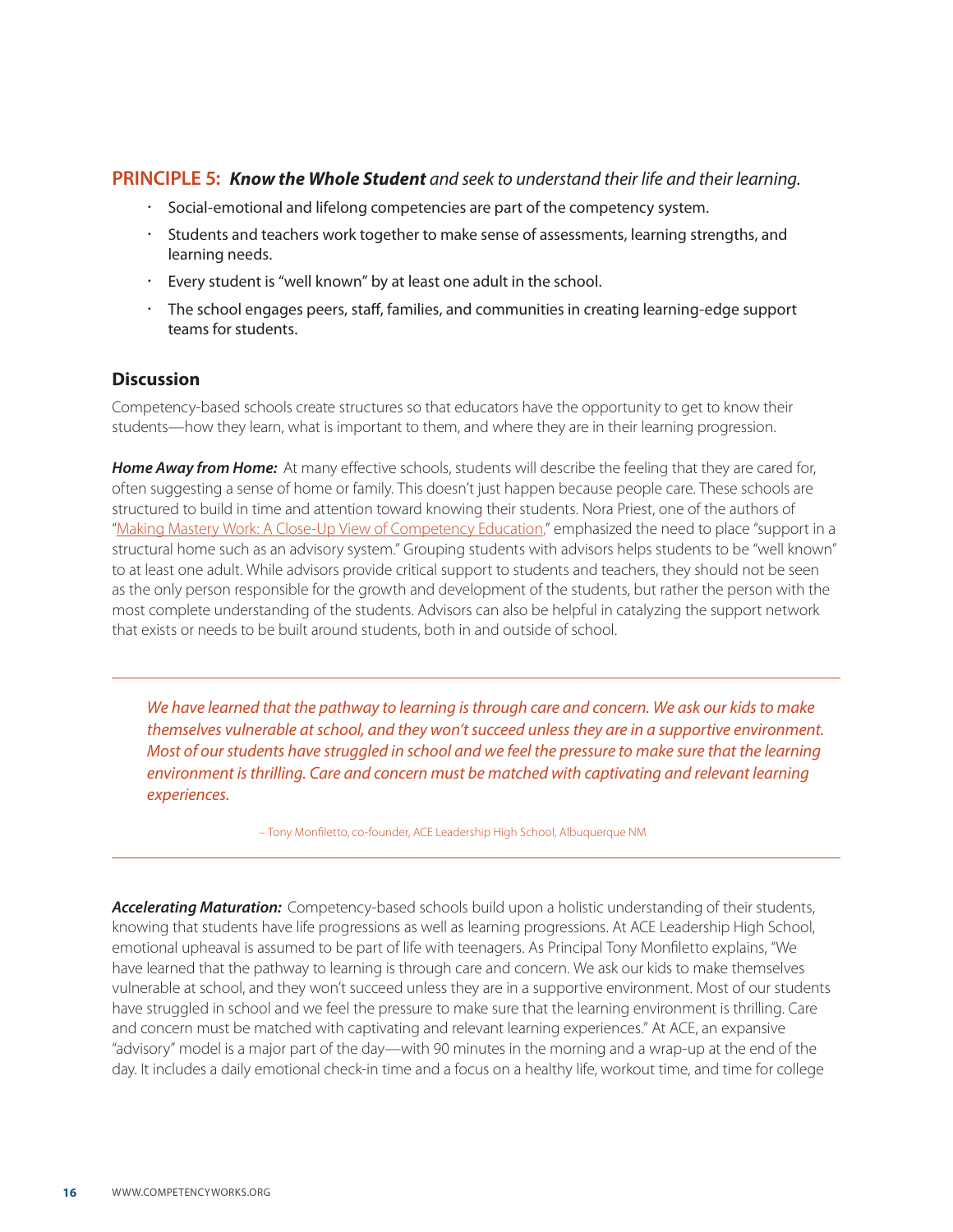and career development. Project-based learning that is rooted in solving industry-based problems provides opportunities for students to build relationships with adults.

Schools for the Future (SFF) is designed around the assumption that support is integral to the learning experience, not a supplemental service. Ephraim Weisstein, founder of SFF, explained that "Our schools are designed to accelerate maturation and learning. We designed the school with consideration to the critical intersection of the psychology of learning, social-emotional learning, and cognitive development." In response, SFF created PACT teams. Each team consists of a Youth Development Specialist (YDS), an academic teacher/ advisor, and 12–14 students. The team remains together at least for the academic year and in some cases for the duration of their SFF years. It meets daily, co-facilitated by the YDS and teacher/advisor, to build learning and study skills, track and discuss academic progress, build social-emotional skills, and focus on future options. According to SFF, "The PACT curriculum emphasizes four psychosocial domains associated with high achievement: a) self-efficacy, b) social-emotional literacy, c) individual and group problem-solving, and d) postsecondary and career aspiration." Resiliency and perseverance are key attributes that are encouraged during PACT meetings. The PACT team is where SFF stays on top of how students are doing.

**Fast Feedback:** At Nolan Elementary and Middle Schools, students provide daily feedback to staff about how they are doing in school. A quick online survey at the end of each school day asks students to self-assess with a number of questions, such as if they were interested, bored, giving 100%, etc. This quick snapshot helps teachers know where to focus. The principal can quickly grasp if the school culture is lagging and too many students aren't giving their all or are becoming frustrated.

#### *Design Questions:*

- 1. How are social-emotional and lifelong learning competencies included in your competency system?
- 2. How are staff members organized to support students? Does this structure encourage collective and individual responsibility for supporting students?
- 3. What support is provided at the classroom level, at the school level, and at the system level?

#### **PRINCIPLE 6:** *Implement a Continuous Improvement System that responds to keep students within or above pacing expectations.*

Students should be self-paced in that they are working on skills based on their learning progression, with adequate time for practice and demonstrating proficiency and with appropriate supports and the ability to advance upon mastery. Pacing should be success-enabling. Self-pacing does not mean letting students fall so far behind that they cannot graduate.

- Regular meetings about student progress using transparent proficiency data should take place to monitor student pacing.
- Students and teachers should understand the implications of pacing and the opportunities available to support acceleration at both ends of the pacing spectrum.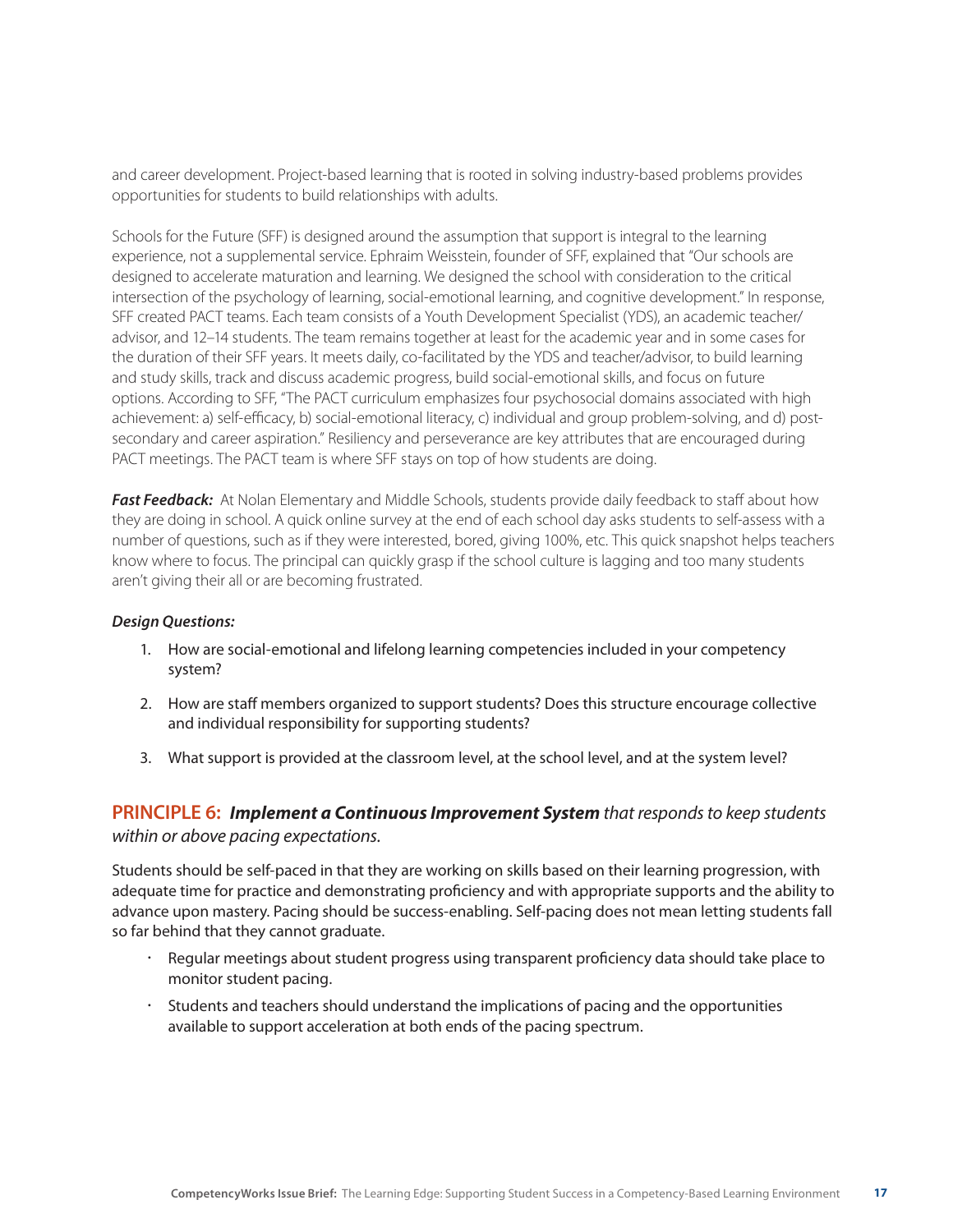#### **Discussion**

Continuous improvement is rooted in a growth mindset. Educators who believe they can adapt to changes in the student population and the political context, and to emerging changes in education practice, engage in a practice of continuous improvement. A fear of change can manifest in an unwillingness to constantly evaluate practice.

*Communicating Progress:* School administrators choose the way they communicate goals and monitor student progress. In one elementary school in the Adams 50 School District in Colorado, pacing is managed through a red, yellow, and green alert system. The faculty room walls are covered with the names of students, color-coded to visually identify student progress. This powerful visual, in the room where teachers converge on a regular basis, keeps student progress at the center of teacher practice and provides an opportunity for teacher inquiry and collaboration. Most competency-based schools find that information systems are critical so that students, parents, and teachers can respond to their students' progress.

*Learning-Driven Supports for Students and Teachers:* When schools implement information systems that help them stay on top of standards-based proficiency progression, teachers can more easily initiate conversations among themselves about how to better support their students. Principals can generate exception reports that identify students who are not making progress and then begin a deeper inquiry: is this an instructional issue in which a different approach might be helpful or where the student needs more practice, a developmental issue in which the student just needs more time or may need some accommodations to help with better progress, or are life circumstances making it harder for the student to study?

There is still work to do in the development of metrics that will drive robust, continuous improvement efforts in competency-based schools and districts. Certainly in the next few years those districts that have fully embraced competency education by utilizing a robust information system will be leading the way. To help districts and schools get started, iNACOL (International Association for K–12 Online Learning) has recently published a report that takes into consideration competency education: ["Measuring Quality From Inputs to Outcomes: Creating](https://www.inacol.org/)  [Student Learning Performance Metrics and Quality Assurance for Online Schools](https://www.inacol.org/)."x

#### *Design Questions:*

- 1. Do you have benchmarks in place against which to identify proficiency challenges?
- 2. Do you have a system to monitor individual student growth, based on standards and rate of pacing?
- 3. How do you help students and teachers differentiate between self-paced learning and successenabling pacing? How do you think about meaningful pacing for students who enter schools at below proficiency levels or with significant gaps?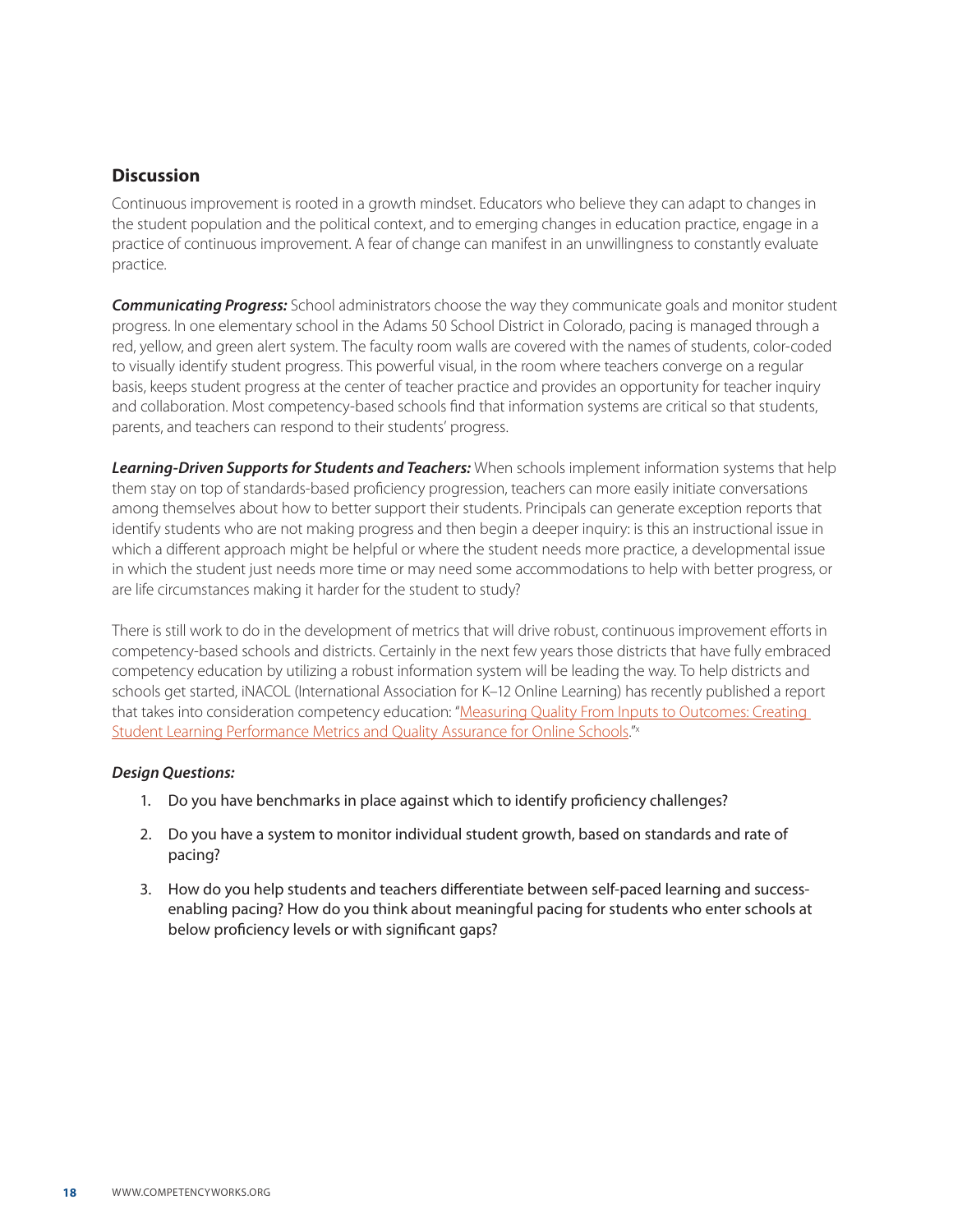### **Rethinking District Roles and Responsibilities**

Expecting schools and teachers to provide all the supports for the students in their classrooms simply will not work in a competency-based education environment. There will be times when the teacher doesn't have the right mix of tools to provide the support the students need. There will be times when the schedules of the teachers and the students aren't compatible. There will be times when students need real-life opportunities or intensive wraparound services. There will be times when students need access to more advanced courses, including college level. There will be some times when a student needs a different school environment designed to provide greater structure, greater social-emotional support, or greater flexibility. Thus, schools and districts need to proactively build strategic partnerships and organize resources to respond to student needs as well as student progress.

Imagining new ways to distribute embedded supports into the work of teaching and learning will call for new staffing structures, professional development, and differentiation of roles for teachers. Districts and schools will need to be creative in organizing resources to ensure that students have multiple opportunities to get the help and the experiences they need to become proficient in the application of their skills. Greater flexibility in federal and state policies will make a significant difference for districts and schools to create flexible, integrated, and embedded supports. As districts proceed in advancing competency education, they will want to take time to rethink their roles.

*Districts* can build capacity in many different ways.

- Create a continuous improvement culture that draws on information systems to ensure that students are progressing at a success-enabling pace and accessing timely supports.
- Collect performance metric data on student proficiency, including student progress on standards/ competencies, individual student growth along trajectories, college and career readiness, and graduation rates.
- Ensure quality control through cross-school dialogue, grounded in reviewing student work and sharing strategies that support student growth and learning.
- Provide an adequate mix of schools and programs to serve all students, especially for over-age and under-credited students who may need more intensive support or different instructional approaches.
- Manage delivery of services that are either highly specialized, in high demand, or require infrastructure and broad support in order to be effectively scaled.
- Establish policies and operations for online and blended learning to provide increased educational opportunities for students.
- Form city and/or countywide partnerships to create and to manage services and opportunities like social support and internships.
- Reduce time-based policies and practices to provide greater flexibility to schools.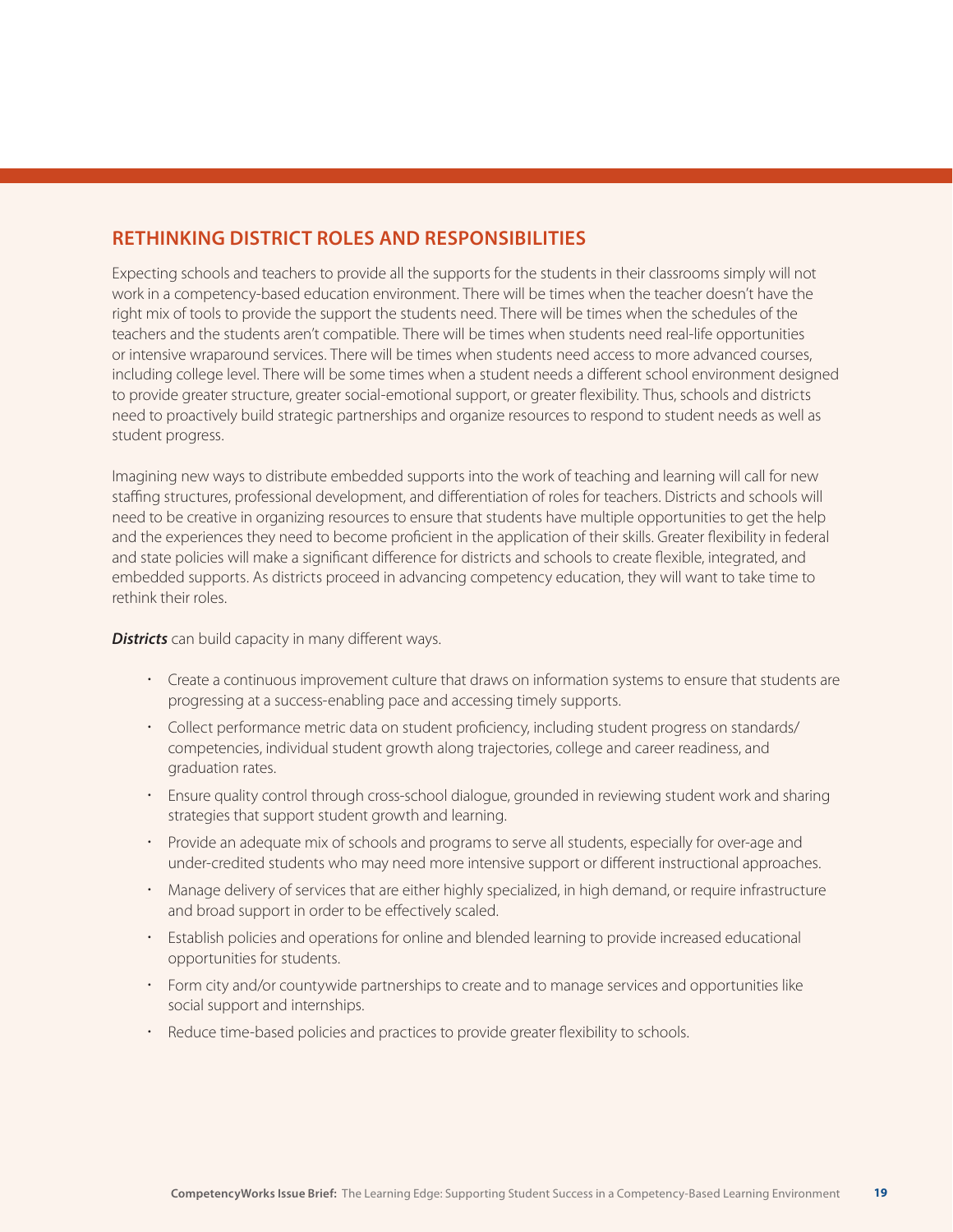# **IV.** Educators on the Learning Edge

One of the most important supports that can be provided for students is support for teachers. Moving toward a competency-based system also means differentiating support, not just for students, but for teachers as well. Teachers cannot be held solely responsible for the provision of any and all supports that students need, but rather should be supported during the transition to a learning-edge approach. The capacity and resources to build a learning-edge culture must be distributed among students, teachers, schools, and districts.

**Shared Responsibility:** A fundamental shift in the mindset of educators in a competency education environment is from "my students" to "our students." Valerie Glueck, a teacher at Williams Elementary School in Oakland, Maine, explores this transition. "I had to learn to let go and open the doors of my classroom. I didn't have all the answers, and I probably couldn't do everything myself, even though I was trying as hard as I could. It was the beginning of valuing collaboration when I realized I didn't have to do it all alone." Kathy Harris-Smedberg, Principal at Williams, noted that "The collaborative climate is essential. Everyone has something to offer, a place where they can really shine."

*Proficiency Drives Professional Development:* A competency education environment can be extremely challenging to teachers at first. Kelly Grantham, an instructional strategist at RSU 57 Massabesic Middle School in Maine, explained that "The learning curve is steep as you move to a proficiency-based system, and I initially lost sleep because I felt like a first year teacher once again. You just let the student learning drive you, and you turn to your peers to help deepen your teaching toolbox." Marie Soucy, a math teacher at Massabesic, emphasized the importance of Professional Learning Communities (PLCs). "Learning crops up everywhere. We are constantly questioning ourselves, 'How can I improve my practice for students?'"

*I had to learn to let go and open the doors of my classroom. I didn't have all the answers, and I probably couldn't do everything myself, even though I was trying as hard as I could. It was the beginning of valuing collaboration when I realized I didn't have to do it all alone.* 

– Valerie Glueck, Teacher, Williams Elementary School, Oakland, Maine

It is important that principals and district leadership organize resources to support teachers. In the process of school turnaround, Nolan Elementary School brought teachers together with a strong focus on building relationships with their peers, increasing communication, building a common language, and establishing rituals and routines. Weisstein explained that the schedule at SFF "was designed so that teachers had enough time for themselves and to work with other teachers. Nothing works if the teachers don't have enough time to talk with each other about students, student work, and how to improve their practice."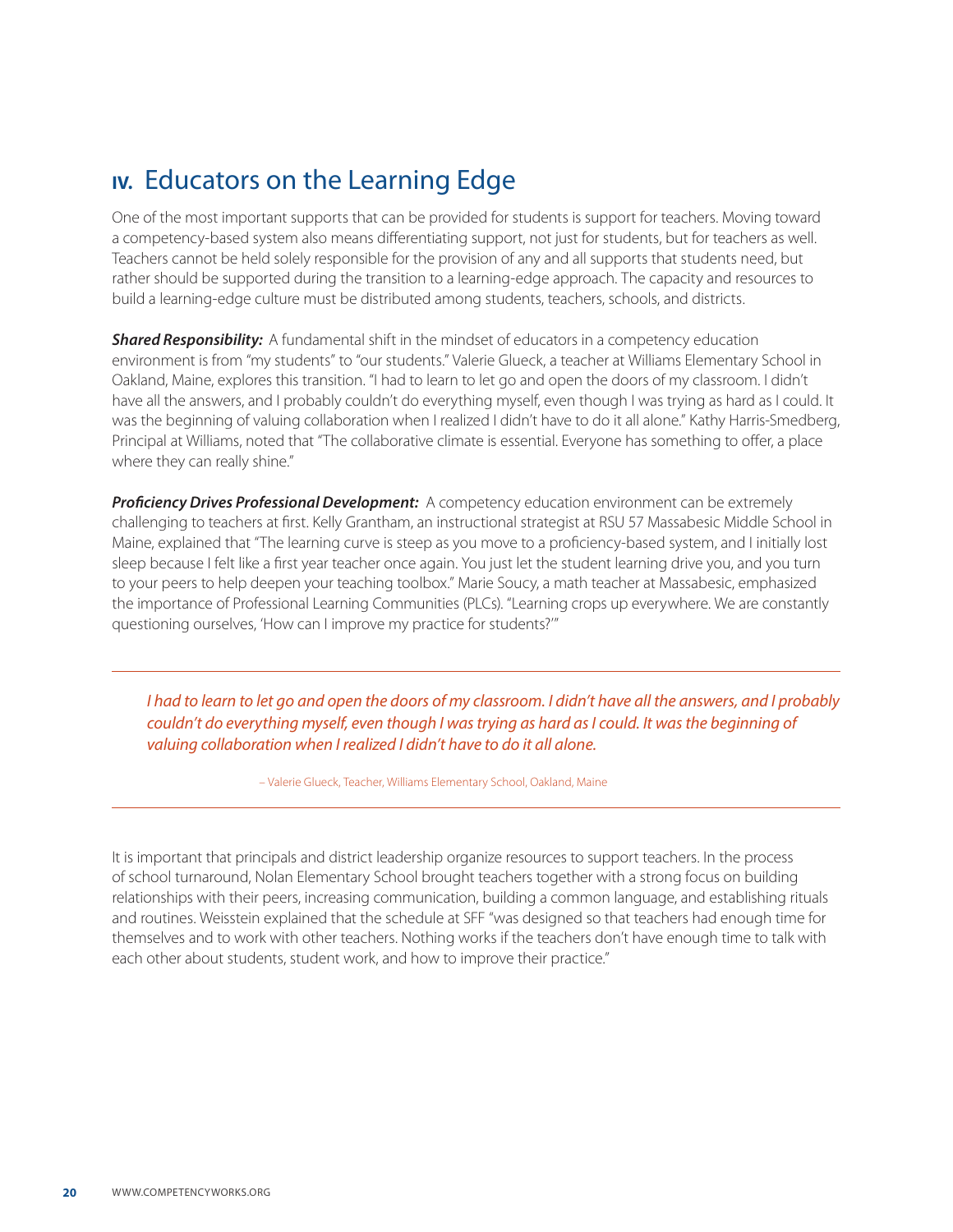Hammonds emphasized the importance of teacher talk. "We all feel the pressure of proficiency. We use every resource we can for time for teachers to talk. We saw a huge reduction in sick time when we moved to proficiency-based. We used the substitute budget line item to allow site teams to meet every other week on how to improve instruction." When teachers receive the support they need, students benefit. This dynamic was highlighted at Williams Elementary: instead of sending a floater teacher with substantial expertise to work with struggling students, the staff decided that there would be greater benefit to have the floater work with teachers in strengthening their practice. The willingness and ability to support students is rooted in a strong professional learning community in which teachers themselves have the support they need to be successful.

*Building the Competencies Educators Need for Competency Education:* A number of interviewees discussed the need to identify the unique skill sets that teachers must master in order to support students in a competencybased environment. Differentiating roles, based on these skill sets, may mean that one teacher is responsible for the development of and connection to a menu of different types of learning opportunities, ranging from online and virtual experiences to real-world, project-based experiences. Another teacher might be responsible for working with students to assess which opportunities best meet their learning needs, based on their current learning targets.

Teachers should also be seen as learners and be encouraged to engage in learning at a place where they are both an expert and a novice. This experience may build empathy and foster creativity in thinking about how to support students on this continuum.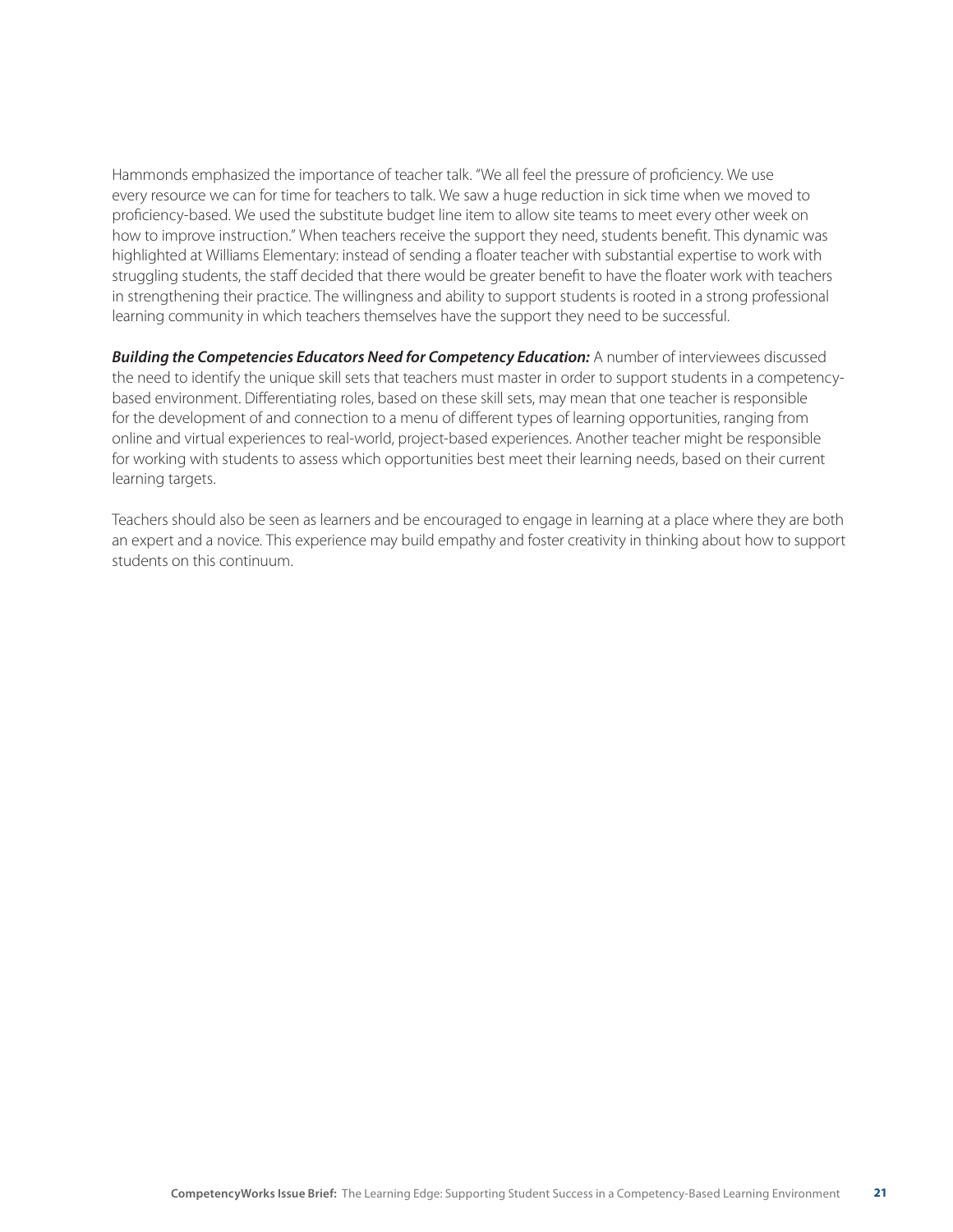# **V.** Summary

This paper is just a first step toward understanding the dynamics of building a learning-edge culture. Innovators across the country are rapidly learning from their experiences what works and what doesn't work to help students. They are learning from each other about how to best embed supports into the very core of teaching and learning, school culture, and district operations.

As we move forward in implementing effective competency education, there are essential concepts that we will need to hold central to our work.

- 1. Commit to a growth mindset culture that encourages risk taking and expects that mastery will take more than one attempt. This culture should apply to students, teachers, and school administrators alike.
- 2. Embrace student-centered approaches that encourage students as well as educators to proactively seek support when they are stuck. Ensure that this support facilitates and supports agency and voice.
- 3. Be aggressive in seeking out timely interventions and multiple opportunities for students to explore and practice as they build new skills.
- 4. Remember that learning-edge supports need to be available for students progressing at all rates, not just for the highest- or the lowest-achieving students.
- 5. The learning and support of teachers is paramount to the learning and support of students. Teachers are also learners and should be engaged in a process of adult development, driven by student proficiency and their own trajectory toward mastery.

If we can consider these five elements as non-negotiable, we will be well on our way to building high-quality competency education where all students know what success is and how to attain it.



**You can learn more about competency education at CompetencyWorks.org as well as links and materials for all the resources mentioned in the paper on the [Competency-Based Pathways wiki.](https://sites.google.com/site/competencybasedpathways/home/art-and-science-of-designing-competencies)**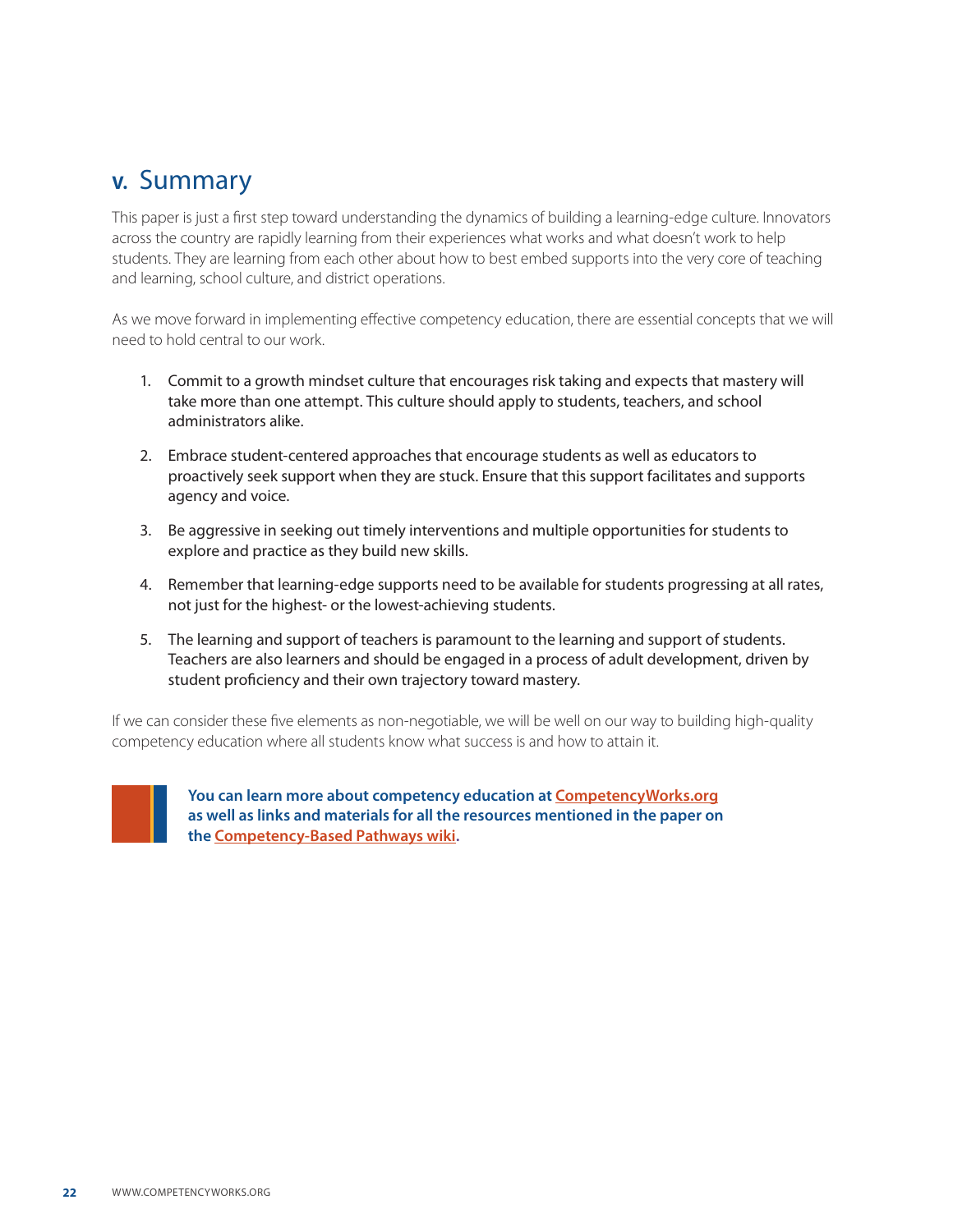## **Endnotes**

<sup>e</sup> "State Strategies for Awarding Credit to Support Student Learning," National Governors Association.

<sup>ii</sup> Carol Dweck, Mindset: The New Psychology of Success (New York: Random House, 2006), 17.

iii Go to <http://www.brainology.us> to learn about a growth mindset curriculum created by Carol Dweck and colleagues.

iv See the [Maine Department of Education Center for Best Practices](http://www.maine.gov/doe/cbp/) for more on RSU 18 and RSU 2's journey toward proficiency-based education at [www.maine.gov/doe/cbp/](http://www.maine.gov/doe/cbp/)

v "Motivation, Engagement, and Student Voice" by Eric Toshalis and Michael J. Nakkula is part of the Students at the Center series, a project of Jobs for the Future. www.studentsatthecenter.org

vi Executive Summary of ["Assessing Learning](http://www.studentsatthecenter.org/papers/assessing-learning)" by Heidi Andrade, Kristen Huff, and Georgia Brooke is part of the [Students at the Center](http://www.studentsatthecenter.org) series, a project of [Jobs for the Future.](http://www.jff.org) www.studentsatthecenter.org

vii "Making Mastery Work: A Close-Up View of Competency Education, "Nora Priest, Antonia Rudenstine, Ephraim Weisstein, and Carol Gerwin. Quincy, Massachusetts: Nellie Mae Education Foundation.

viii The [Innosight Institute](http://www.innosightinstitute.org) has outlined four models of [blended learning](http://www.innosightinstitute.org/media-room/publications/blended-learning) used across the country. See "[Classifying](http://www.innosightinstitute.org/media-room/publications/education-publications/classifying-k-12-blended-learning/)  [K-12 blended learning](http://www.innosightinstitute.org/media-room/publications/education-publications/classifying-k-12-blended-learning/)" by Heather Staker and Michael B. Horn. www.innosightinstitute.org

ix Catherine Gewertz, "[N.H. Schools Embrace Competency-Based Learning](http://www.edweek.org/ew/articles/2012/02/08/20proficiency_ep.h31.html)*," Education Week*, February 7, 2012.

x "Measuring Quality From Inputs to Outcomes: Creating Student Learning Performance Metrics and Quality Assurance for Online Schools" can be found at iNACOL. [www.inacol.org/research/docs/iNACOL\\_Quality\\_Metrics.](file:///C:\Users\Mardelle\Documents\MetisNet\Competency%20Works\www.inacol.org\research\docs\iNACOL_Quality_Metrics.pdf) [pdf](file:///C:\Users\Mardelle\Documents\MetisNet\Competency%20Works\www.inacol.org\research\docs\iNACOL_Quality_Metrics.pdf)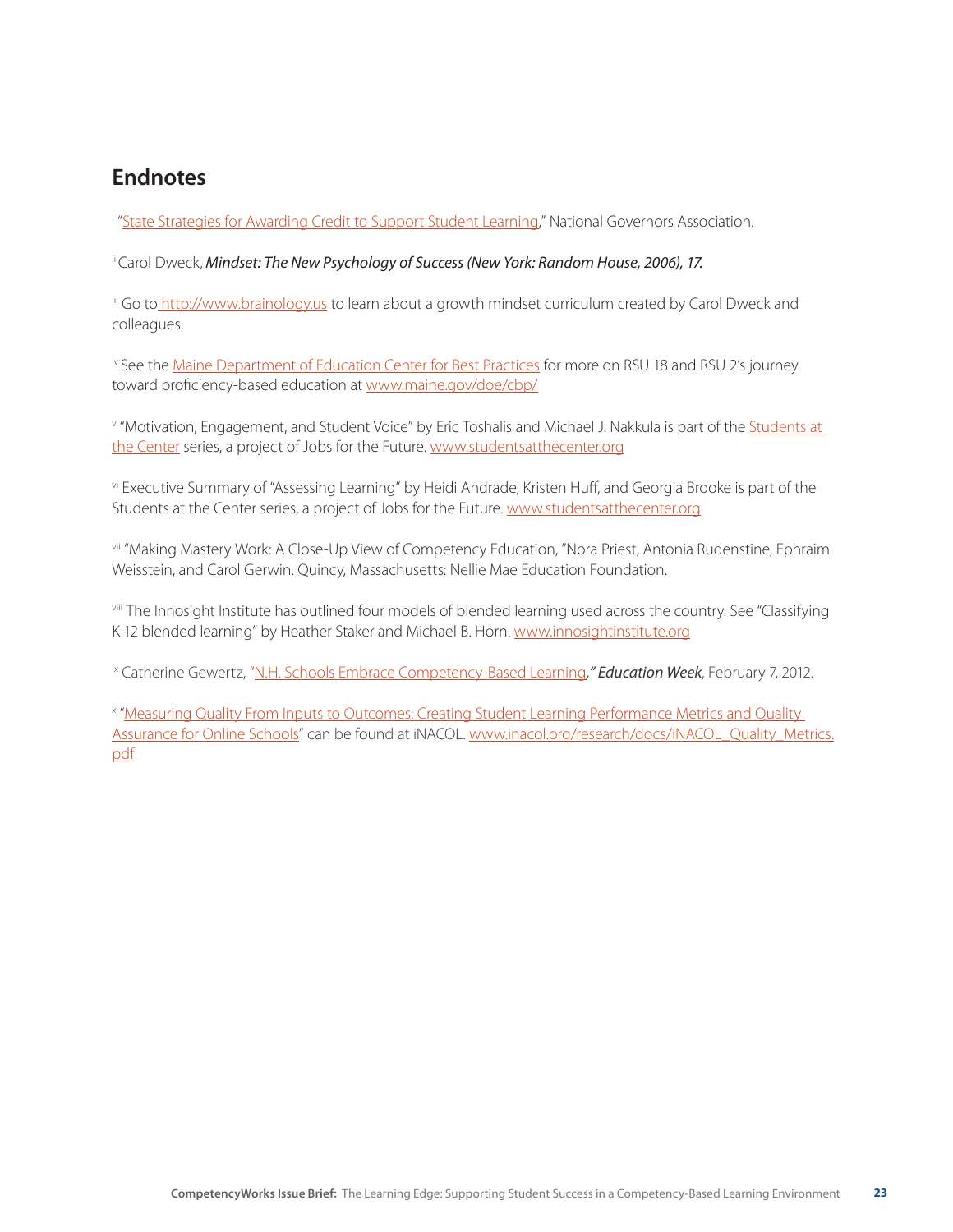# **About the Authors**

## **Laura Shubilla**

Laura Shubilla is currently a doctoral student in Harvard University's Educational Leadership program. Prior to September 2011, when Laura began her doctorate, she served as Co-President and CEO of the Philadelphia Youth Network (PYN), a non-profit intermediary dedicated to creating a citywide youth workforce development system. Through two major initiatives—WorkReady Philadelphia and Project U-Turn—more than 20,000 youth ages 14 to 21 are served each year. Prior to her work in Philadelphia, Ms. Shubilla was based in New York City where she received her Masters of Science in Social Policy, Planning and Administration from Columbia University and designed and developed Banana Kelly High School, one of the earliest New Visions schools in NYC. Ms. Shubilla was named one of Philadelphia's top 101 Connectors and received the Take the Lead Award honoring visionary women founders from the Girl Scouts of Southeastern PA. She also serves as Chair of the Board of Directors of the National Youth Employment Coalition. Laura Shubilla is also a co-founder of Building 21, currently in the design stage. Building 21 is a networked learning model designed to customize secondary and post-secondary pathways for learners aged 14 to 24.

### **Chris Sturgis**

Chris Sturgis is Principal of MetisNet, a consulting firm based in Santa Fe, New Mexico, that specializes in supporting foundations and special initiatives in strategy development, coaching, and rapid research. MetisNet specializes in competency education, high school reform, dropout recovery, youth issues, and community engagement. Chris brings a commitment to drawing on local knowledge (metis) early in the design process to ensure that problem definition reflects the realities of communities. Her knowledge of philanthropy was developed while at the Charles Stewart Mott Foundation and Omidyar Foundation. Prior to joining the philanthropic sector, she worked in state government, human service organizations, and campaigns. Clients include the Donnell-Kay Foundation, Bill and Melinda Gates Foundation, Sapelo Foundation, Skillman Foundation, and the McCune Foundation. She has consulted to the U.S. Department of Education on secondary school policy. She is co-founder of the Youth Transition Funders Group and is project manager of CompetencyWorks and the Connected by 25 blog. Chris is a frequent writer on education, youth, and competency education.